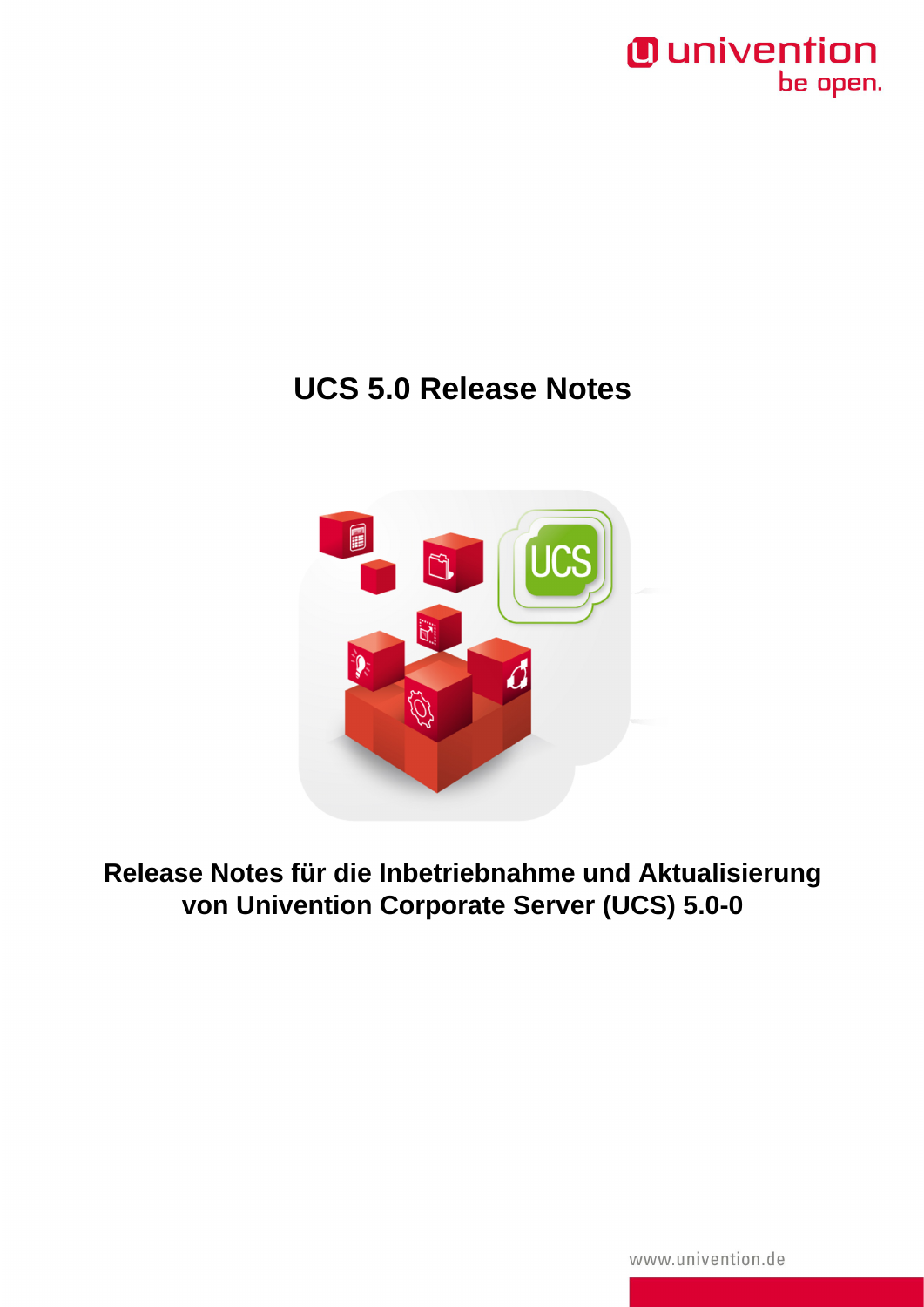Alle Rechte vorbehalten. / All rights reserved.

(c) 2002-2021 Univention GmbH

Mary-Somerville-Straße 1, 28359 Bremen, Deutschland/Germany

<[feedback@univention.de>](mailto:feedback@univention.de)

Jede aufgeführte Marke und jedes Warenzeichen steht im Eigentum ihrer jeweiligen eingetragenen Rechtsinhaber. Linux ist ein eingetragenes Warenzeichen von Linus Torvalds.

The mentioned brand names and registered trademarks are owned by the respective legal owners in each case. Linux is a registered trademark of Linus Torvalds.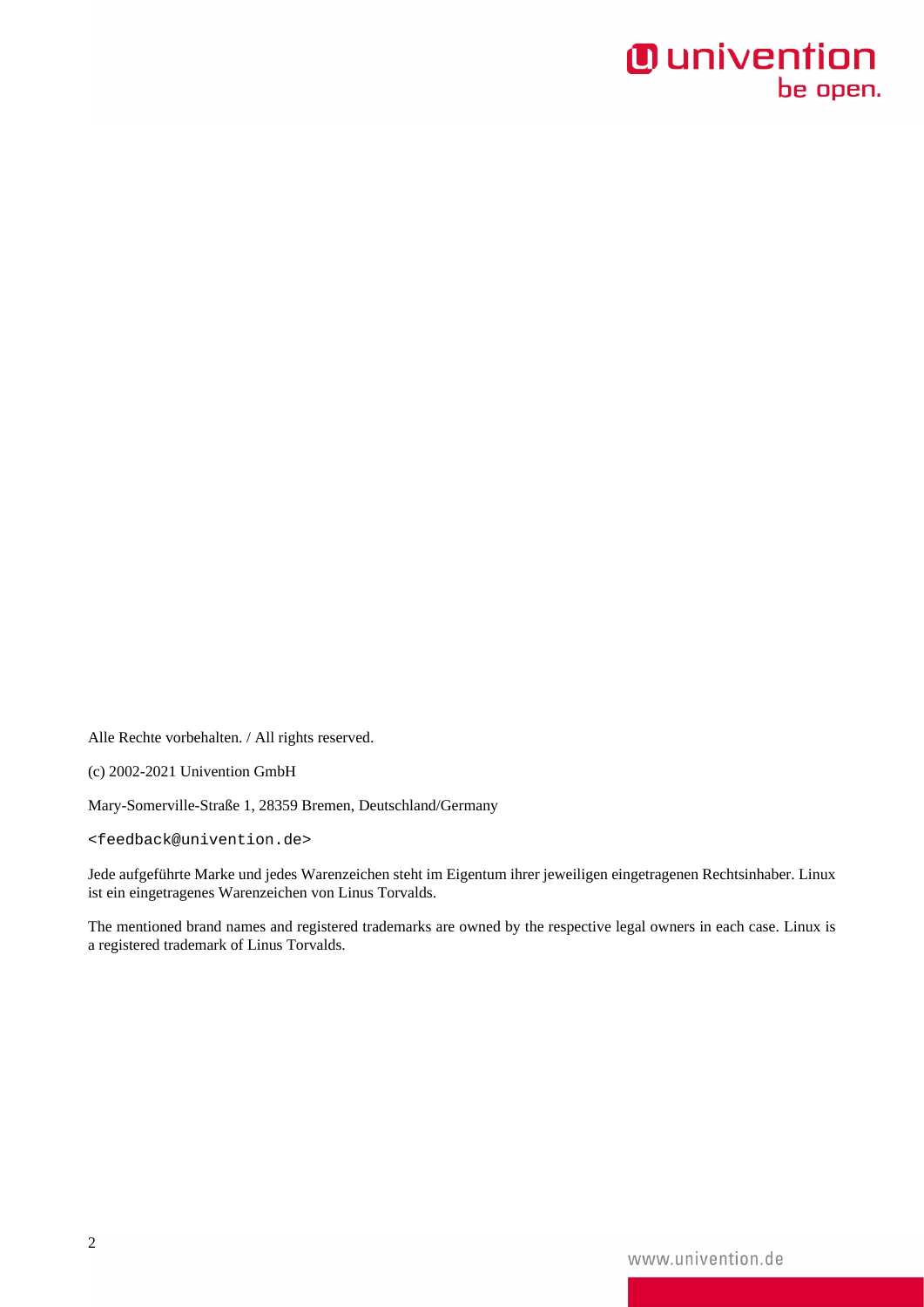### Inhaltsverzeichnis

| 8.3. Empfohlene Browser für den Zugriff auf Univention Management Console  15  |  |
|--------------------------------------------------------------------------------|--|
|                                                                                |  |
|                                                                                |  |
|                                                                                |  |
|                                                                                |  |
|                                                                                |  |
|                                                                                |  |
|                                                                                |  |
|                                                                                |  |
|                                                                                |  |
|                                                                                |  |
|                                                                                |  |
|                                                                                |  |
|                                                                                |  |
|                                                                                |  |
|                                                                                |  |
|                                                                                |  |
|                                                                                |  |
|                                                                                |  |
|                                                                                |  |
|                                                                                |  |
|                                                                                |  |
| 9.5.5. Univention Directory Manager UMC modules and command line interface  20 |  |
|                                                                                |  |
|                                                                                |  |
|                                                                                |  |
|                                                                                |  |
|                                                                                |  |
|                                                                                |  |
|                                                                                |  |
|                                                                                |  |
|                                                                                |  |
|                                                                                |  |
|                                                                                |  |
|                                                                                |  |
|                                                                                |  |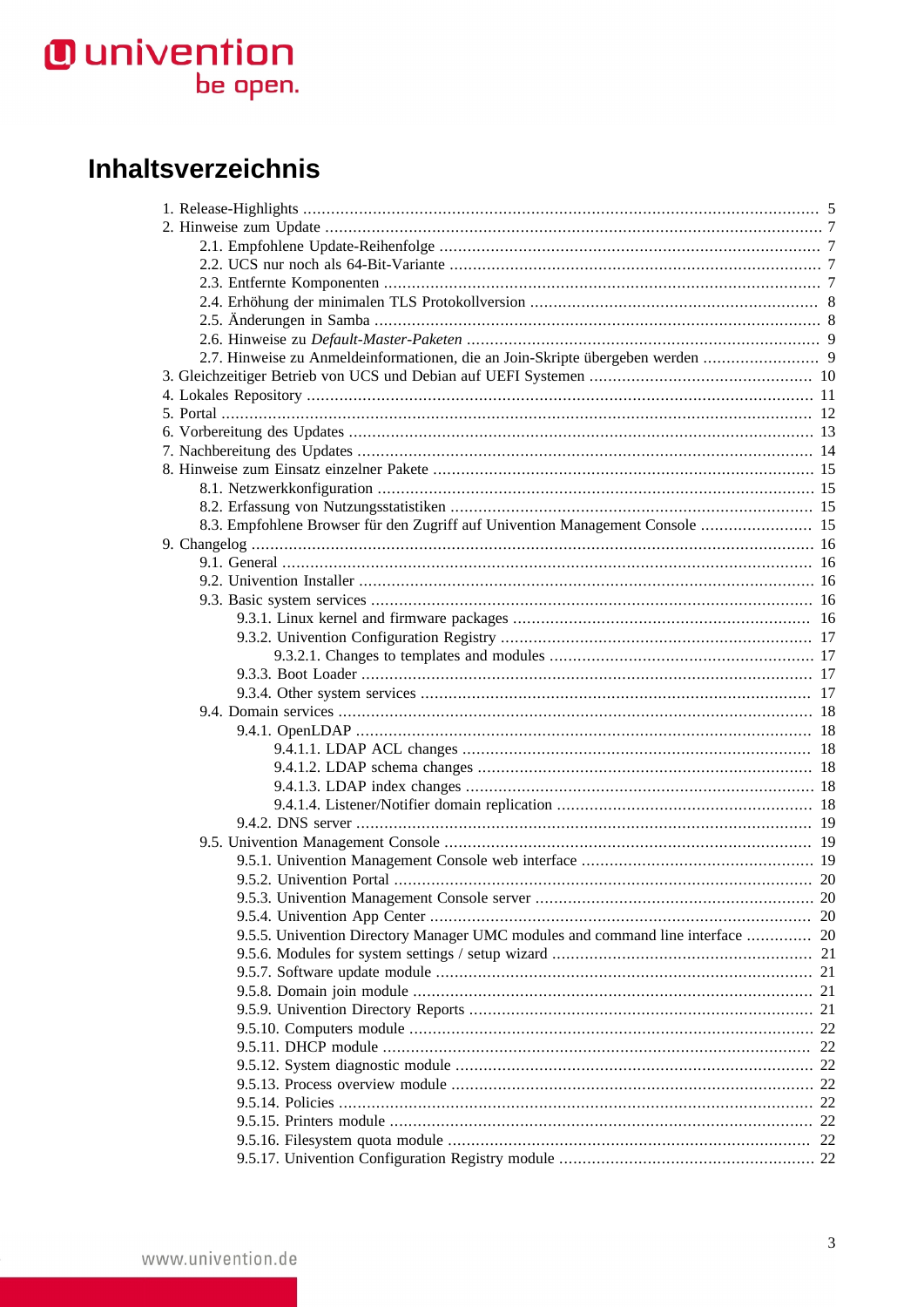| 9.5.19. Development of modules for Univention Management Console  23 |  |
|----------------------------------------------------------------------|--|
|                                                                      |  |
|                                                                      |  |
|                                                                      |  |
|                                                                      |  |
|                                                                      |  |
|                                                                      |  |
|                                                                      |  |
|                                                                      |  |
|                                                                      |  |
|                                                                      |  |
|                                                                      |  |
|                                                                      |  |
|                                                                      |  |
|                                                                      |  |
|                                                                      |  |
|                                                                      |  |
|                                                                      |  |
|                                                                      |  |
|                                                                      |  |
|                                                                      |  |
|                                                                      |  |
|                                                                      |  |
|                                                                      |  |
|                                                                      |  |
|                                                                      |  |
|                                                                      |  |
|                                                                      |  |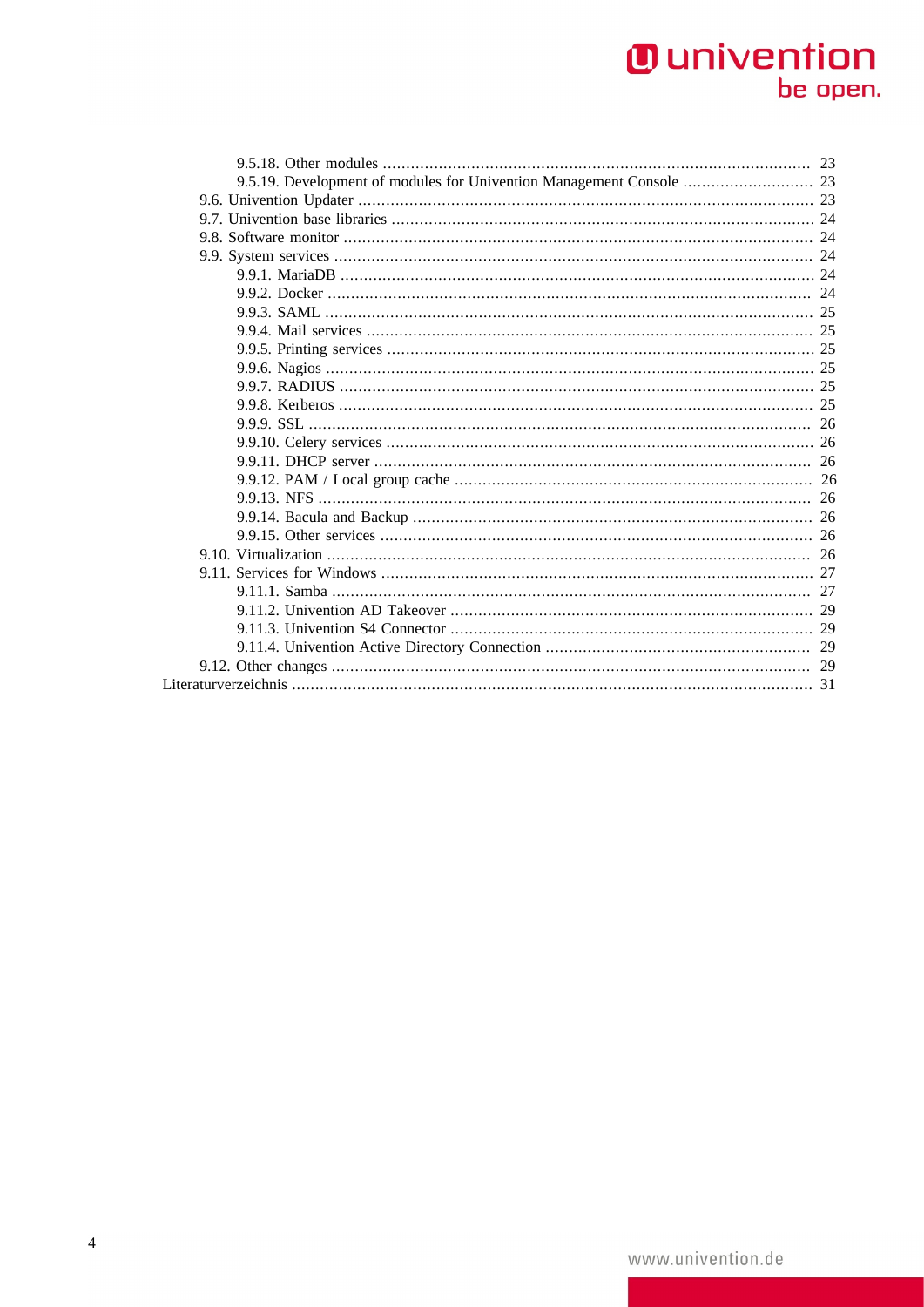# <span id="page-4-0"></span>**Kapitel 1. Release-Highlights**

Mit Univention Corporate Server 5.0-0 steht das fünfte Major Release für Univention Corporate Server (UCS) zur Verfügung. Es umfasst Funktionserweiterungen und Verbesserungen, neue Eigenschaften sowie diverse Detailverbesserungen und Fehlerkorrekturen. Die wichtigsten Änderungen im Überblick:

- Dieses neue Major Univention Corporate Server Release basiert auf Debian 10.9 *Buster*. Viele Pakete liegen in neuerer Version vor. Einige Beispiele sind der Linux-Kernel (4.19), PostgreSQL (11), Python 3 (3.7) und Samba (4.13.7).
- Das Portal wurde aktualisiert um die zentrale Anlaufstelle für Univention Corporate Server Nutzer zu sein. Apps und Webseiten lassen sich als frame im Portal einbinden (iframe). Nutzer können dadurch schnell Apps öffnen und zwischen ihnen wechseln. Organisationen können ihre Identität durch eine zentrale Seite stärken, auf der alle Apps zu finden sind.
- Python ist die Sprache der Wahl für viele Univention Corporate Server Komponenten, ein Großteil wurde migriert um auf Python 3.7 zu laufen. Python 2.7 wird mit UCS 5.0 weiter unterstützt, wird aber zu UCS 5.1 entfernt.
- Die Univention Management Console ist jetzt in einem dunklen Design gehalten. Ein helles Design wird mit einem Update nachgeliefert werden.
- Die Systemrollen wurden umbenannt. "Domänencontroller Master" wurde umbenannt zu "Primary Directory Node", "Domänencontroller Backup" zu "Backup Directory Node", "Domänencontroller Slave" zu "Replica Directory Node" und "Memberserver" zu "Managed Node". Dies ist noch nicht abgeschlossen, in diesem Release wurden die Dokumentation und UI-Texte angepasst.
- Software-Installation erfolgt nun ausschließlich über das App Center. Die Software-Auswahl während des Installationsprozesses eines Univention Corporate Server Nodes wurde entfernt.
- Es können jetzt mehrere Apps in einem Schritt über das App Center installiert werden. Abhängigkeiten zwischen Apps werden automatisch aufgelöst indem mehrere Apps installiert werden, falls sie in der Domäne benötigt werden. Die Funktion mehrere Apps zu installieren ersetzt die Software-Auswahl während des Installationsprozesses.
- Ob ein Univention Corporate Server bereit für ein Upgrade von 4.4 auf 5.0 ist, kann über das hier verlinkte [Skript](https://updates.software-univention.de/download/univention-update-checks/pre-update-checks-5.0-0) geprüft werden. *univention-upgrade* wird das Upgrade nicht durchführen, wenn diese Tests nicht erfolgreich sind. Eine ausführliche Anleitung zum Upgrade ist in [Kapitel 6](#page-12-0) zu finden.
- Die Paketquellen wurden auf eine feste Anzahl von zwei reduziert, eine für das Release und eine für Errata-Updates. Dadurch wird das Aktualisieren des *apt* Paket Metadaten-Caches beschleunigt, vor allem für spätere UCS 5 Releases. Hierfür waren Änderungen am Paketdepot nötig, ein lokales UCS 4.x Paketdepot wird keine UCS 5.x Pakete ausliefern können, siehe auch [Kapitel 4.](#page-10-0)
- Univention Configuration Registry-Variablen können jetzt einen Vorgabewert haben, welcher zurückgegeben wird falls die Variable nicht gesetzt ist. Es ist zu beachten, dass noch nicht alle Pakete dieses Feature nutzen sondern Vorgabewerte teilweise direkt im Template definieren.
- Der Linux-Kernel, inklusive der signierten UEFI secure boot Variante, welcher mit UCS 5 ausgeliefert wird, ist nun identisch zum Kernel in Debian.
- Die Univention Management Console hat ein neues *Willkommensmodul* erhalten, um Administratoren durch die ersten Schritte bei der Nutzung eines Univention Corporate Server zu führen, zum Beispiel durch das Anfordern einer Lizenz oder die Installation von Apps.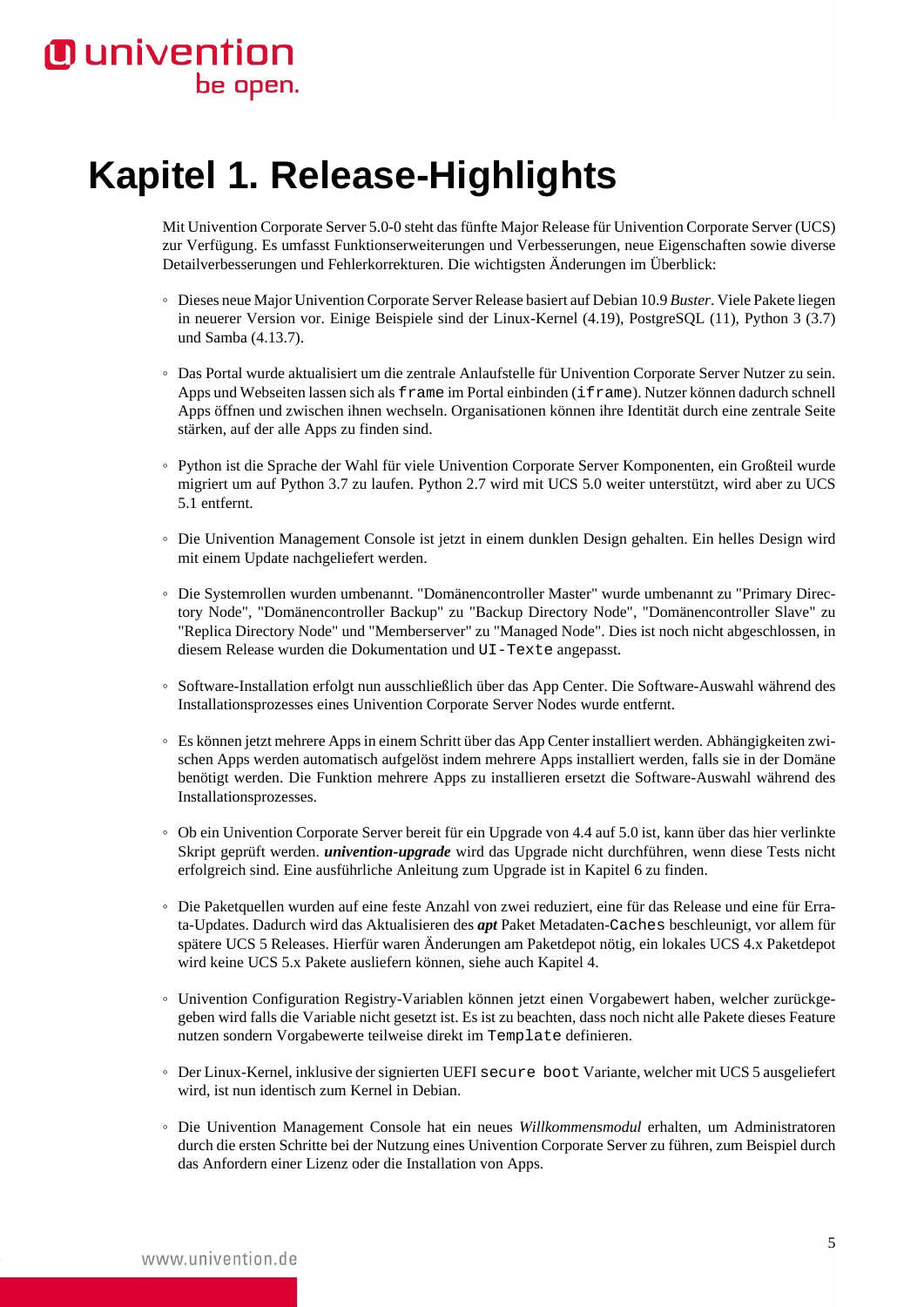- Für eine einheitlichere und einfachere Verwaltung von Diensten sind die Dienste Univention Directory Listener, Univention Directory Notifier und univention-dhcp von *runit*-Diensten zu nativen *systemd*-Diensten umgestellt worden.
- Eine vollständige Liste von Änderungen und Verbesserungen in diesem Release findet sich in [Kapitel 9](#page-15-0) am Ende dieses Dokumentes.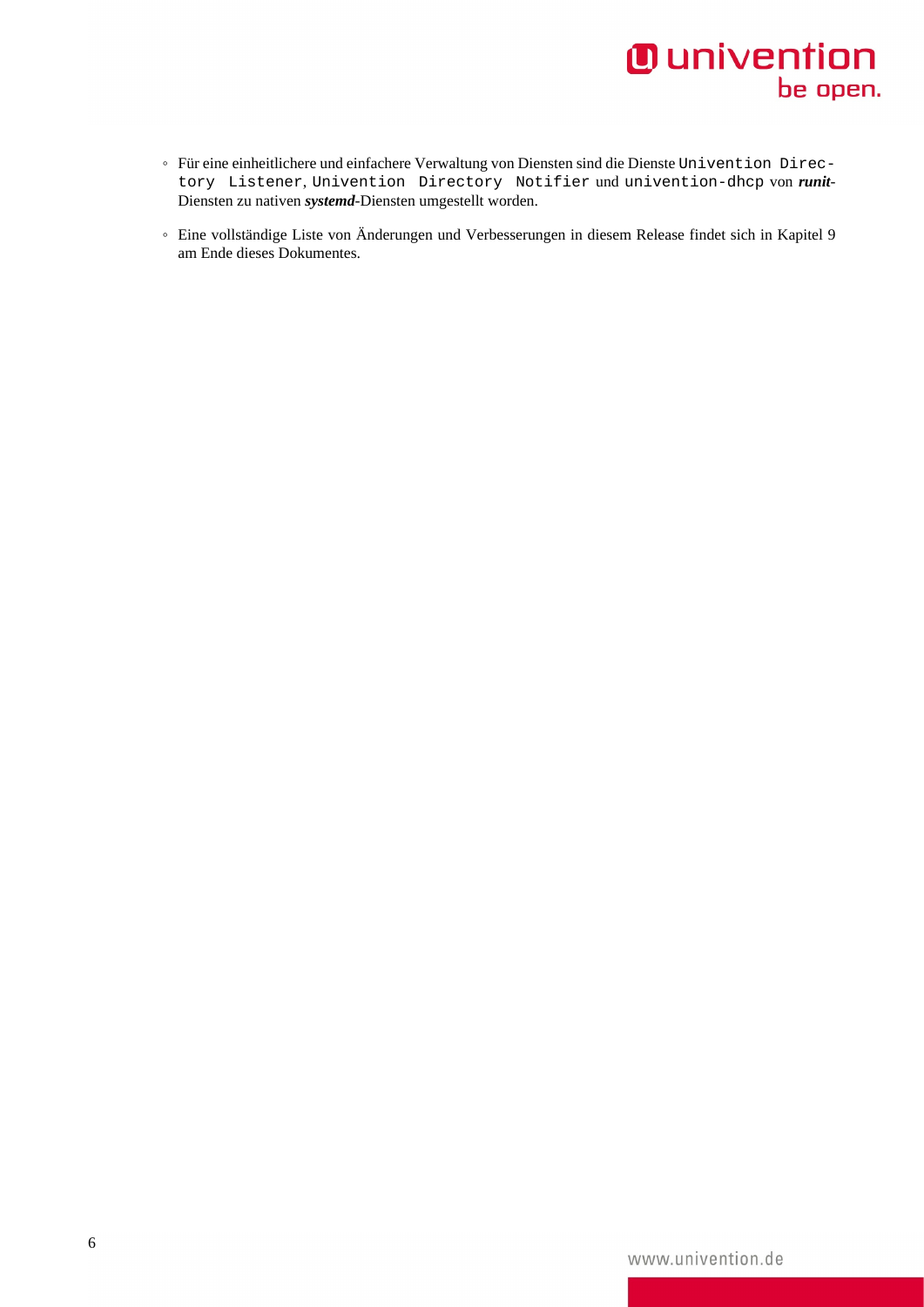# <span id="page-6-0"></span>**Kapitel 2. Hinweise zum Update**

Voraussetzung für ein Update ist mindestens UCS 4.4-8 mit [UCS 4.4-8 erratum 972](https://errata.software-univention.de/#/?erratum=4.4x972). Erst dann wird das verfügbare Update angezeigt. Generell wird empfohlen, vor dem Update zunächst auch alle weiteren Errata einzuspielen.

Falls das Update aus der Univention Management Console heraus gestartet wird: Vor der tatsächlichen Aktualisierung werden verschiedene Tests ausgeführt, z.B. ob alle installierten Apps auch für UCS 5.0 zur Verfügung stehen. Zu diesem Zeitpunkt befindet sich das Webinterface bereits im Wartungsmodus und es wird lediglich ein Fortschrittsbalken angezeigt. Falls ein Test fehlschlägt, wird das Update abgebrochen und der Grund nach /var/log/univention/updater.log geschrieben. Um sich diese Datei im Webinterface anzusehen, loggen Sie sich in die Univention Management Console ein, öffnen Sie das Modul **Software-Aktualierung** und klicken Sie auf "Log-Datei ansehen".

Während der Aktualisierung kann es zu temporären Ausfällen von Diensten innerhalb der Domäne kommen. Aus diesem Grund sollte das Update innerhalb eines Wartungsfensters erfolgen. Grundsätzlich wird empfohlen, das Update zunächst in einer Testumgebung einzuspielen und zu testen. Die Testumgebung sollte dabei identisch zur Produktivumgebung sein. Je nach Systemgeschwindigkeit, Netzwerkanbindung und installierter Software kann das Update zwischen 20 Minuten und mehreren Stunden dauern. In großen Umgebungen kann es sinnvoll sein, den [[ucs-performance-guide](#page-30-1)] zu berücksichtigen.

### <span id="page-6-1"></span>**2.1. Empfohlene Update-Reihenfolge**

In Umgebungen mit mehr als einem UCS-System muss die Update-Reihenfolge der UCS-Systeme beachtet werden:

Auf dem Primary Directory Node (frühere Bezeichnung: Domänencontroller Master) wird die maßgebliche (authoritative) Version des LDAP-Verzeichnisdienstes vorgehalten, die an alle übrigen LDAP-Server der UCS-Domäne repliziert wird. Da bei Release-Updates Veränderungen an den LDAP-Schemata auftreten können, muss der Primary Directory Node bei einem Release-Update immer als erstes System aktualisiert werden.

### <span id="page-6-2"></span>**2.2. UCS nur noch als 64-Bit-Variante**

UCS 5 wird nur noch für 64-Bit-Architekturen bereitgestellt. Vorhandene 32-Bit UCS Systeme können nicht auf UCS 5 aktualisiert werden.

### <span id="page-6-3"></span>**2.3. Entfernte Komponenten**

In UCS 5 wurden mehrere Integrationspakete entfernt.

UCS Virtual Machine Manager, *src:univention-kvm-virtio*, *src:univention-novnc*, *src:univention-virtual-machine-manager-daemon*, *src:univention-virtual-machine-manager-node*, *src:univention-virtual-machine-manager-schema*

Bacula, *src:univention-bacula* UCS 5 stellt keine grafische Benutzeroberfläche zum Betrieb virtueller Maschinen zur Verfügung, aber unter UCS können weiterhin per KVM virtualisierte Systeme betrieben werden. Ebenso kann UCS weiterhin virtualisiert auf verschiedenen Hypervisoren laufen. Die Debian-Pakete *libvirt* und *qemu* sind weiterhin verfügbar. Das Update auf UCS 5 wird blockiert solange die Integrationspakete für UVMM nicht entfernt worden sind. Alle LDAP-Objekte mit univentionObjectType vom Typ uvmm/profile und uvmm/info sollten entfernt werden.

Die direkte Integration für Bacula Backup wurde entfernt. Bacula und Bareos sind weiterhin als Debian Pakete und auch im App Center verfügbar.

Feedback $\Omega$ 

Feedback $\mathbf{\Omega}$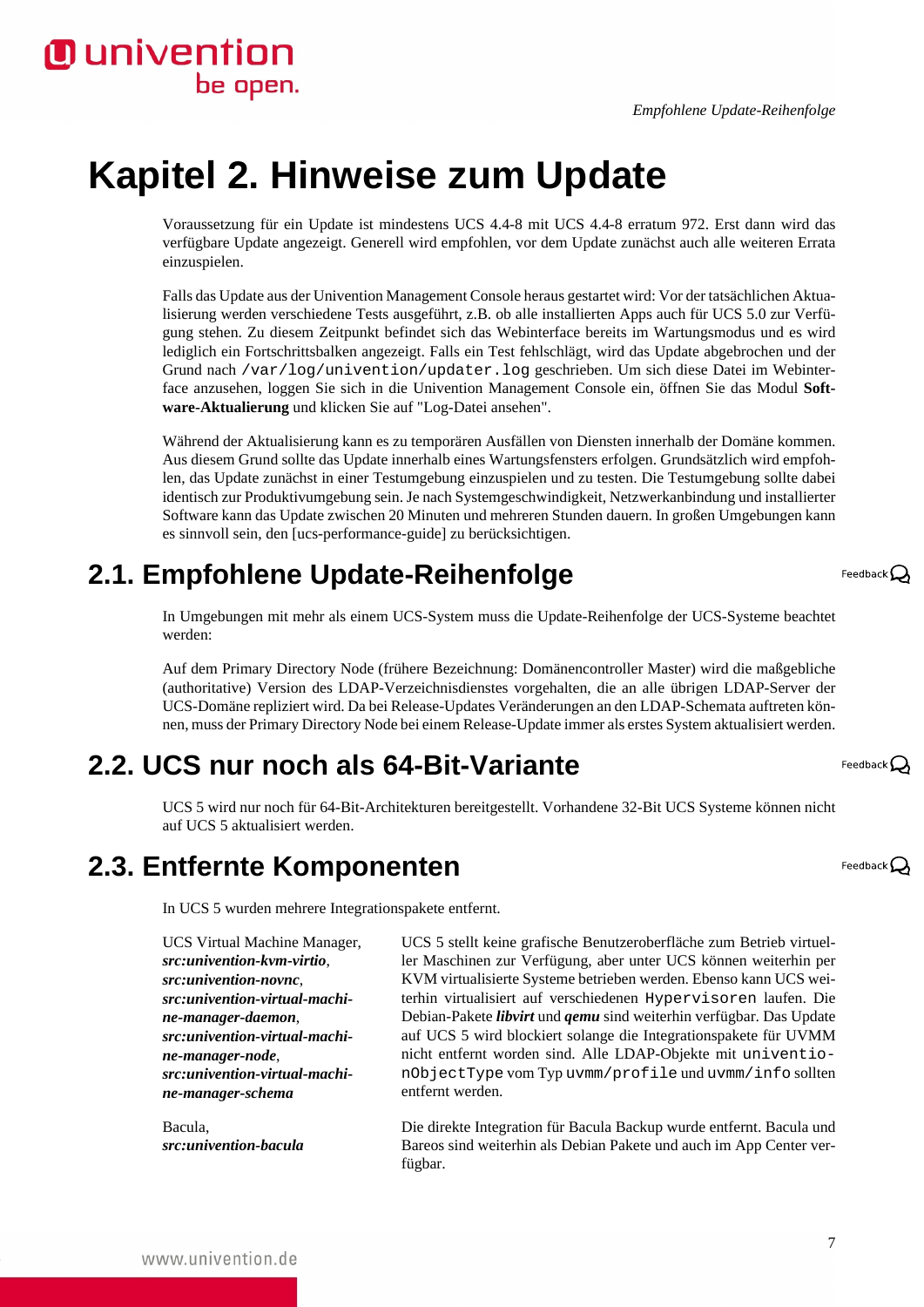*Erhöhung der minimalen TLS Protokollversion*

| src:univention-doc                                                                                                             | Die Python API Dokumentation ist jetzt online verfügbar.                                                                                                                                                                                                                                                                |
|--------------------------------------------------------------------------------------------------------------------------------|-------------------------------------------------------------------------------------------------------------------------------------------------------------------------------------------------------------------------------------------------------------------------------------------------------------------------|
| MRTG,<br>src:univention-mrtg                                                                                                   | MRTG wurde entfernt. Als Ersatz wird eine vergleichbare Funktiona-<br>lität durch die UCS Dashboard App abgedeckt.                                                                                                                                                                                                      |
| src:univention-java                                                                                                            | Das Integrationspaket wurde entfernt. Das von Debian bereitgestellte<br>OpenJDK kann weiterhin verwendet und installiert werden über die<br>Pakete default-jre oder default-jdk.                                                                                                                                        |
| KDE,<br>src:univention-kde                                                                                                     | Das Integrationspaket für das K Desktop Environment (KDE)<br>wurde entfernt. Die von Debian bereitgestellten Pakete sind weiterhin<br>verfügbar.                                                                                                                                                                        |
| src:univention-ftp                                                                                                             | Das Integrationspaket für FTP wurde entfernt. Die von Debian bereit-<br>gestellten Pakete für ProFTPd und andere FTP-Server sind weiterhin<br>verfügbar.                                                                                                                                                                |
| MySQL,<br>src:univention-mysql                                                                                                 | Das Integrationspaket für MySQL wurde entfernt. Es wurde durch<br>MariaDB abgelöst.                                                                                                                                                                                                                                     |
| PyKota,<br>src:univention-printserver-quota                                                                                    | Das Druck-Kontigent-System PyKota wurde entfernt, weil es upstream<br>nicht mehr unterstützt ist.                                                                                                                                                                                                                       |
| DansGuardian,<br>src:univention-dansguardian                                                                                   | Die Unterstützung des Filterungssystems DansGuardian wurde einge-<br>stellt, weil es upstream nicht mehr gepflegt wird.                                                                                                                                                                                                 |
| Samba 4 WINS,<br>src:univention-samba4wins                                                                                     | Unterstützung für Windows NT Domänen wurde von Samba abgekün-<br>digt.                                                                                                                                                                                                                                                  |
| Linux Kernel,<br>GRUB,<br>SHIM,<br>src:univention-kernel-image,<br>src:univention-kernel-image-<br>signed,<br>src:shim-signed, | Debian unterstützt UEFI Secure Boot direkt selbst. UCS spezifische<br>Pakete wurden entfernt. Der aktuelle Linux-Kernel für Debian wird<br>automatisch durch das Paket linux-image-amd64 installiert. Die zuge-<br>hörigen Header-Dateien können bei Bedarf über das Paket linux-hea-<br>ders-amd64 installiert werden. |
| src:grub-efi-amd64-signed                                                                                                      |                                                                                                                                                                                                                                                                                                                         |

### <span id="page-7-0"></span>**2.4. Erhöhung der minimalen TLS Protokollversion**

Im Bereich Kryptographie erhöht sich die minimale TLS Protokollversion auf 1.2. Für OpenSSL ist dies durch den Parameter MinProtocol in /etc/ssl/openssl.cnf festgelegt. Als Konsequenz sollten vor dem Update auf UCS 5.0 TLS Verbindungen zu externen Systemen auf TLS 1.2 Unterstützung geprüft werden, weil sie sonst danach fehlschlagen können. Dies betrifft AD-Connector Setups, die UCS mit Microsoft Server Versionen älter als 2012R2 synchronisieren, falls sie dafür konfiguriert sind, eine verschlüsselte Verbindung zu verwenden. Zusätzlich ändert sich die Voreinstellung für den OpenSSL CipherString, der nun auf DEFAULT@SECLEVEL=2 angehoben ist. Dies schränkt zusätzlich die nutzbaren Verfahren ein, insbesondere schließt es SHA1 aus. Z.B. unterstützt Windows Server 2012 in der Voreinstellung weniger Verfahren als Windows Server 2012R2.

## <span id="page-7-1"></span>**2.5. Änderungen in Samba**

Samba wurde auf die Version 4.13.7 aktualisiert und enthält auch den Patch für die Sicherheitslücke CVE-2021-20254 aus 4.13.8. Weitere Details dazu und zu den folgenden Punkten sind im Changelog weiter unten aufgeführt.

Feedback $\Omega$ 

Feedback $\Omega$ 

### **O** univention be open.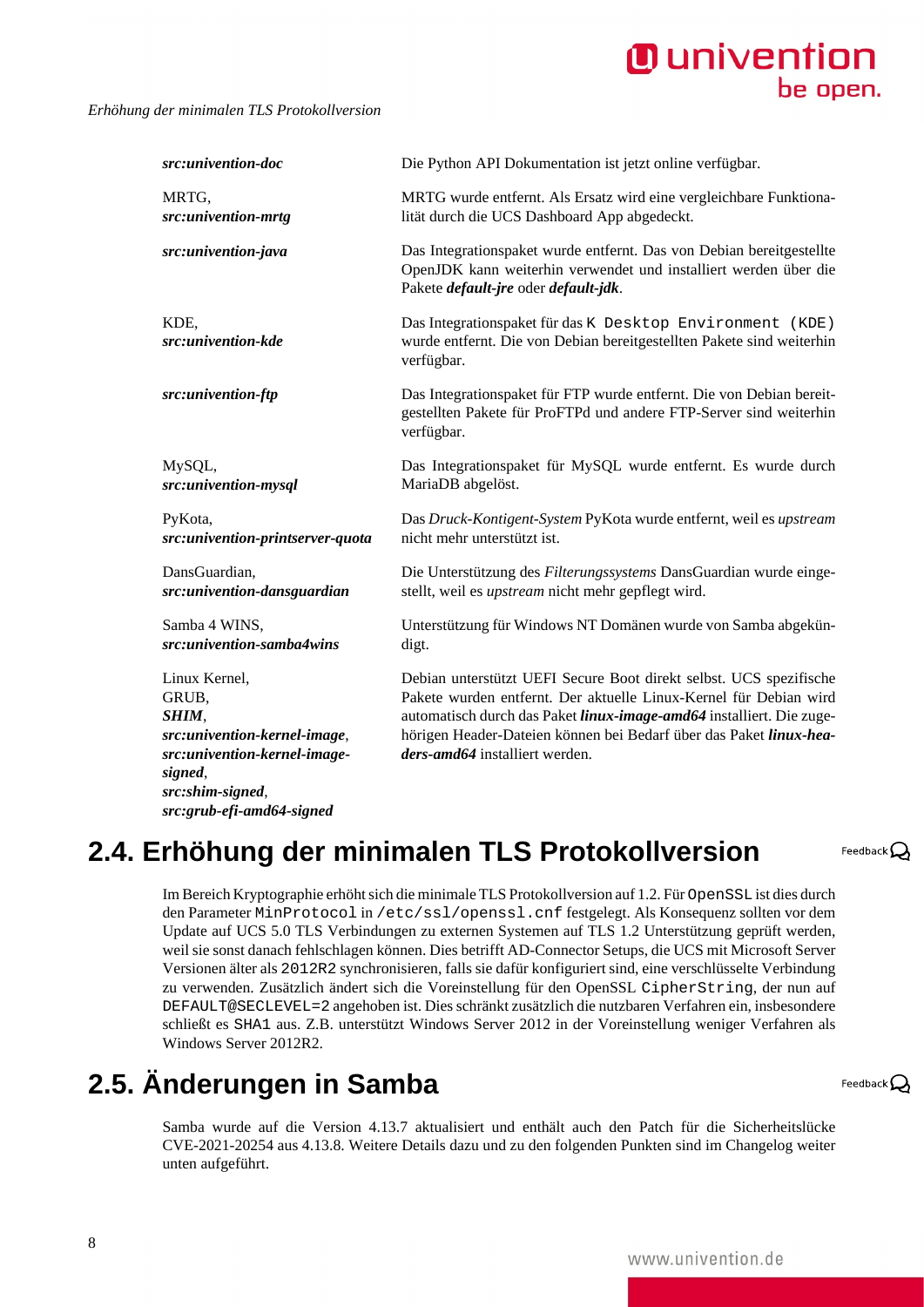Während des Updates auf UCS 5 konvertiert Samba die SAM-Datenbank auf ein neues Index-Format. Da diese Operation transaktionsbasiert erfolgt, verdoppelt sich der Speicherbedarf der sam.ldb Dateien temporär. Standardmäßig verwendet Samba das TDB Datenbankformat als Backend, welches auf 4GB beschränkt ist. Vor dem UCS Update wird geprüft, ob eine der fünf *TDB-Dateien* schon nahe oder über der halben maximalen Kapazität ist. Falls das der Fall ist, wird das Update blockiert, um zu vermeiden, dass nach dem Update die Services für Windows nicht funktionsfähig sind und ein Link zu einem Migrationsleitfaden wird angezeigt.

Unterstützung für die SMB1 Protokollversion wurde deaktiviert, weil sie heutigen Sicherheitsanforderungen nicht genügt.

Unterstützung für DES Verschlüsselung von Kerberos-Schlüsseln wurde entfernt.

### <span id="page-8-0"></span>**2.6. Hinweise zu Default-Master-Paketen**

Apps wie UCC und Open-Xchange haben in der Vergangenheit spezielle Pakete für den Primary Directory Node und Backup Directory Node installiert um den LDAP-Server um Schemata und ACL-Regeln zu erweitern. Diese Pakete werden nicht mehr benötigt, die Erweiterungen werden jetzt per Univention Directory Listener verteilt. Die Pakete sollten vor dem Upgrade entfernt werden um Inkompatibilitäten mit Python 3 zu vermeiden. Bekannte inkompatible Pakete sind: *univention-corporate-client-schema*, *univention-ox-dependencies-master* und *univention-ox-directory-integration*. Als Vorbereitung für das Upgrade wird das System auf inkompatible Pakete geprüft werden, siehe auch [Kapitel 6.](#page-12-0)

### <span id="page-8-1"></span>**2.7. Hinweise zu Anmeldeinformationen, die an Join-Skripte übergeben werden**

Join-Skripte werden jetzt immer mit der sicheren Option --bindpwdfile ausgeführt, anstatt die Anmeldedaten direkt als Kommandozeilenoption zu übergeben.

9

Feedback $\Omega$ 

Feedback $\mathbf{Q}$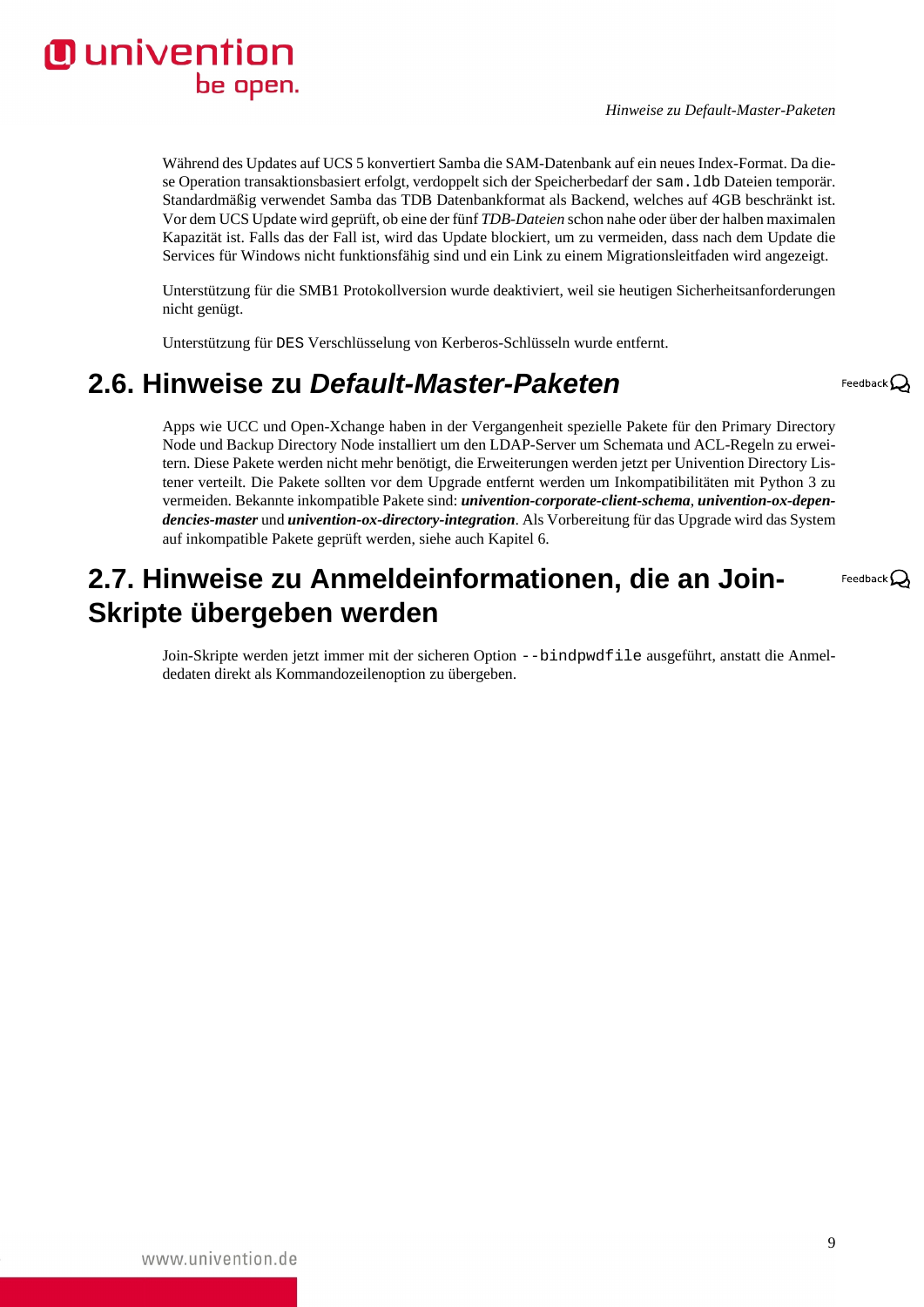# <span id="page-9-0"></span>**Kapitel 3. Gleichzeitiger Betrieb von UCS und Debian auf UEFI Systemen**

Beginnend mit UCS 5.0-0 wird ein gleichzeitiger Betrieb von UCS und Debian auf einem UEFI System nicht unterstützt.

Ursache hierfür ist der Bootloader GRUB von Univention Corporate Server, der teilweise die gleichen Konfigurationsdateien wie Debian verwendet. Ein bereits installiertes Debian führt dazu, dass UCS nach der Installation von bzw. einem Update auf UCS 5.0 nicht (mehr) gebootet werden kann. Eine nachträgliche Installation von Debian wird ebenfalls dazu führen, dass UCS 5.0 nicht mehr gebootet werden kann.

An folgendem Artikel werden weitere Hinweise zu diesem Thema gesammelt: [https://help.univenti](https://help.univention.com/t/17768)[on.com/t/17768](https://help.univention.com/t/17768)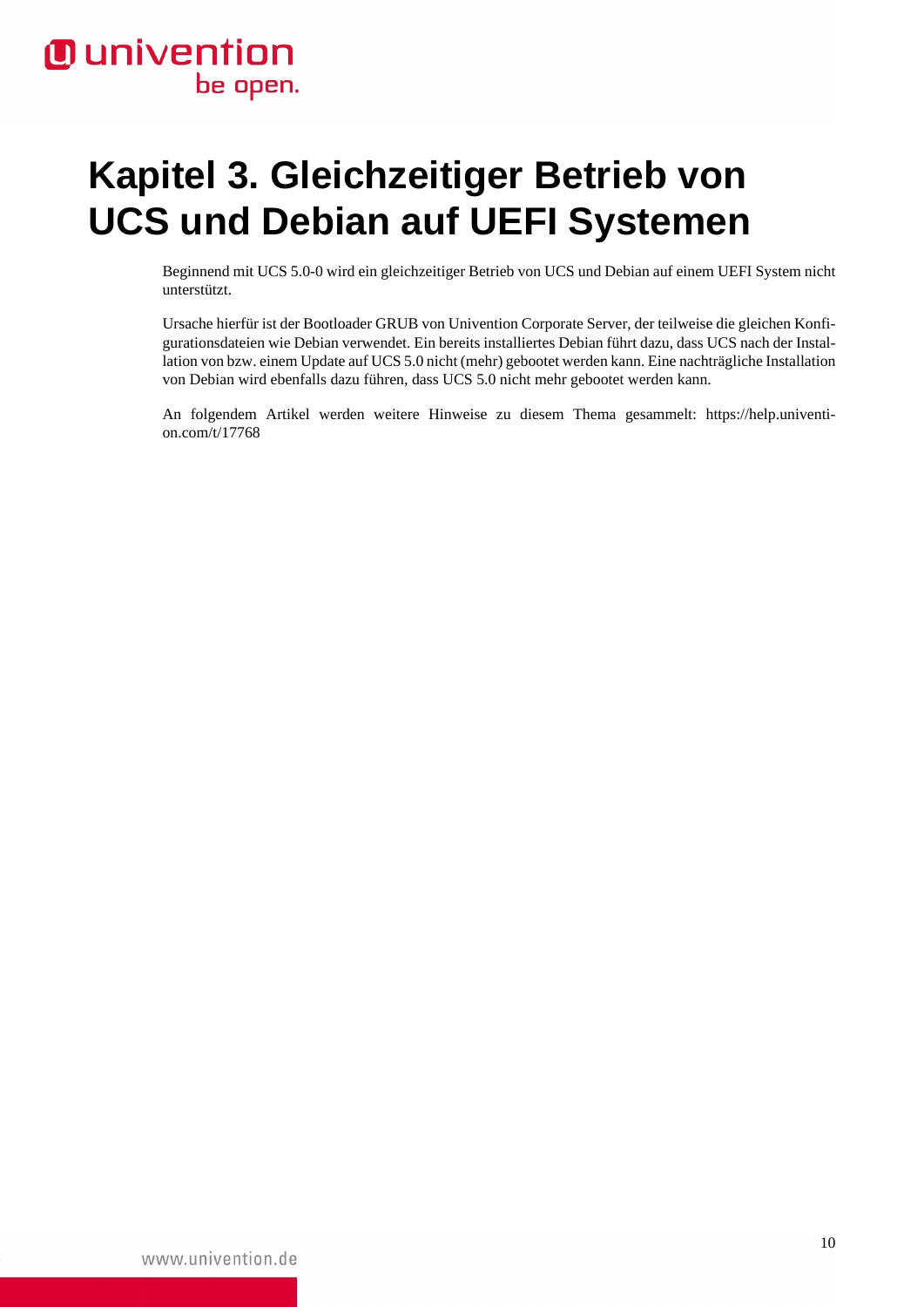# <span id="page-10-0"></span>**Kapitel 4. Lokales Repository**

Dieser Abschnitt ist für Umgebungen relevant, in denen ein [lokales Repository](https://docs.software-univention.de/handbuch-4.4.html#software::createrepo) eingerichtet ist. Die installierte (Major-)Version von UCS bestimmt welche Pakete ein lokales Repository bereitstellt. Ein Repository das auf einem UCS Server in Version 4.x betrieben wird stellt nur Pakete bis zur Version UCS 4.x bereit, ein Repository auf einem UCS 5 Server stellt nur Pakete für UCS 5 und neuere Versionen bereit. Um in einer Umgebung mit lokalem Repository Systeme auf UCS 5 zu aktualisieren, bestehen unter anderem die folgenden Möglichkeiten. Zunächst muss ein lokaler UCS 5 Repository Server aufgesetzt werden.

- Ein neues UCS 5 System wird als Primary Directory Node von der DVD oder aus einem virtualisiertem Basisimage installiert. Anschließend wird [auf diesem System ein lokales Repository wie im UCS 5 Hand](https://docs.software-univention.de/handbuch-5.0.html#software::createrepo)[buch beschrieben](https://docs.software-univention.de/handbuch-5.0.html#software::createrepo) eingerichtet.
- Ein neues UCS 5 System wird als Systemrolle Backup Directory Node, Replica Directory Node oder Managed Node von der DVD oder aus einem virtualisiertem Basisimage installiert. Im System-Setup ist auszuwählen, dass das System keiner Domäne beitritt. Anschließend wird [auf diesem System ein lokales Repo](https://docs.software-univention.de/handbuch-5.0.html#software::createrepo)[sitory wie im UCS 5 Handbuch beschrieben](https://docs.software-univention.de/handbuch-5.0.html#software::createrepo) eingerichtet. Nachdem der in der Domäne verwendet Primary Directory Node auf UCS 5 aktualisiert wurde, kann der UCS 5 Repository Server der Domäne über univention-join beitreten.

Um ein System in der Domäne auf UCS 5 zu aktualisieren, sollte der Server zunächst auf den aktuellsten Paketstand unter UCS 4.x aktualisiert werden. Anschließend wird der vom System verwendete Repository Server durch das Ändern der Univention Configuration Registry-Variable repository/online/server auf das lokale UCS 5 Repository gesetzt. Das System kann nun über die Univention Management Console oder über die Kommandozeile auf UCS 5 aktualisiert werden.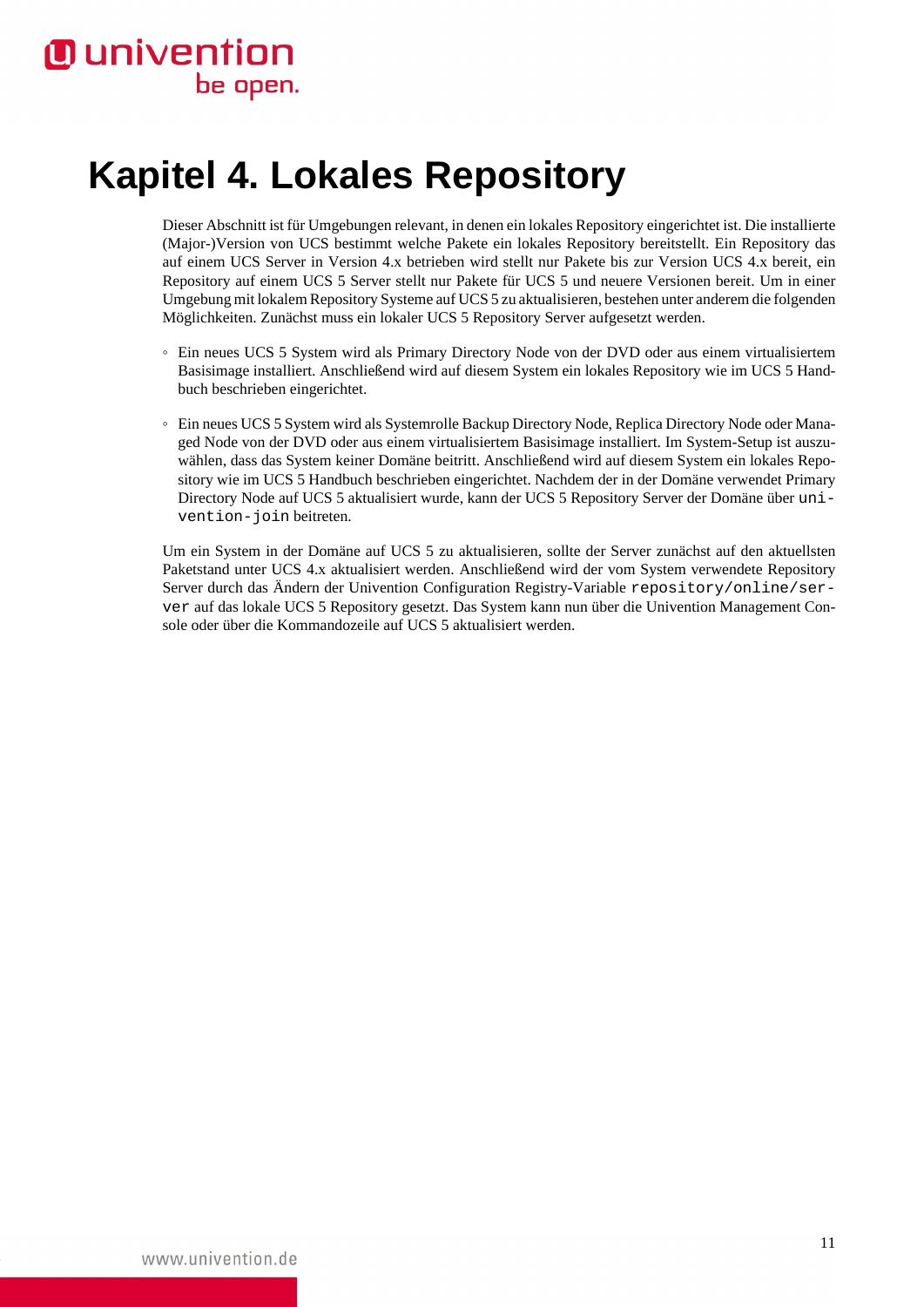# <span id="page-11-0"></span>**Kapitel 5. Portal**

Design und Funktionalität des Portals in UCS 5 wurden grundlegend überarbeitet, gegebenenfalls sind nach dem Update auf UCS 5 Anpassungen an der Portalkonfiguration vorzunehmen.

- Standardmäßig wird beim Login am Portal kein Single Sign-On verwendet. Details zur Konfiguration von Single Sign-On sind [im Handbuch](https://docs.software-univention.de/handbuch-5.0.html#central-management-umc:login) beschrieben.
- Das von einem Server verwendete bzw. angezeigte Portal wird unter UCS 5 durch die Univention Configuration Registry-Variable portal/default-dn bestimmt. Nach einer Änderung muss der Dienst univention-portal-server neu gestartet werden.
- Ein für das UCS 4 Portal angepasstes Design mittels CSS muss [für das UCS 5 Portal überarbeitet](https://docs.software-univention.de/handbuch-5.0.html#central:theming) werden.
- Die Verwaltung der Portalinhalte wird über [neue Univention Directory Manager Module](https://docs.software-univention.de/handbuch-5.0.html#central:portal) durchgeführt, die unter UCS 4 vorhandenen Einstellungen werden übernommen.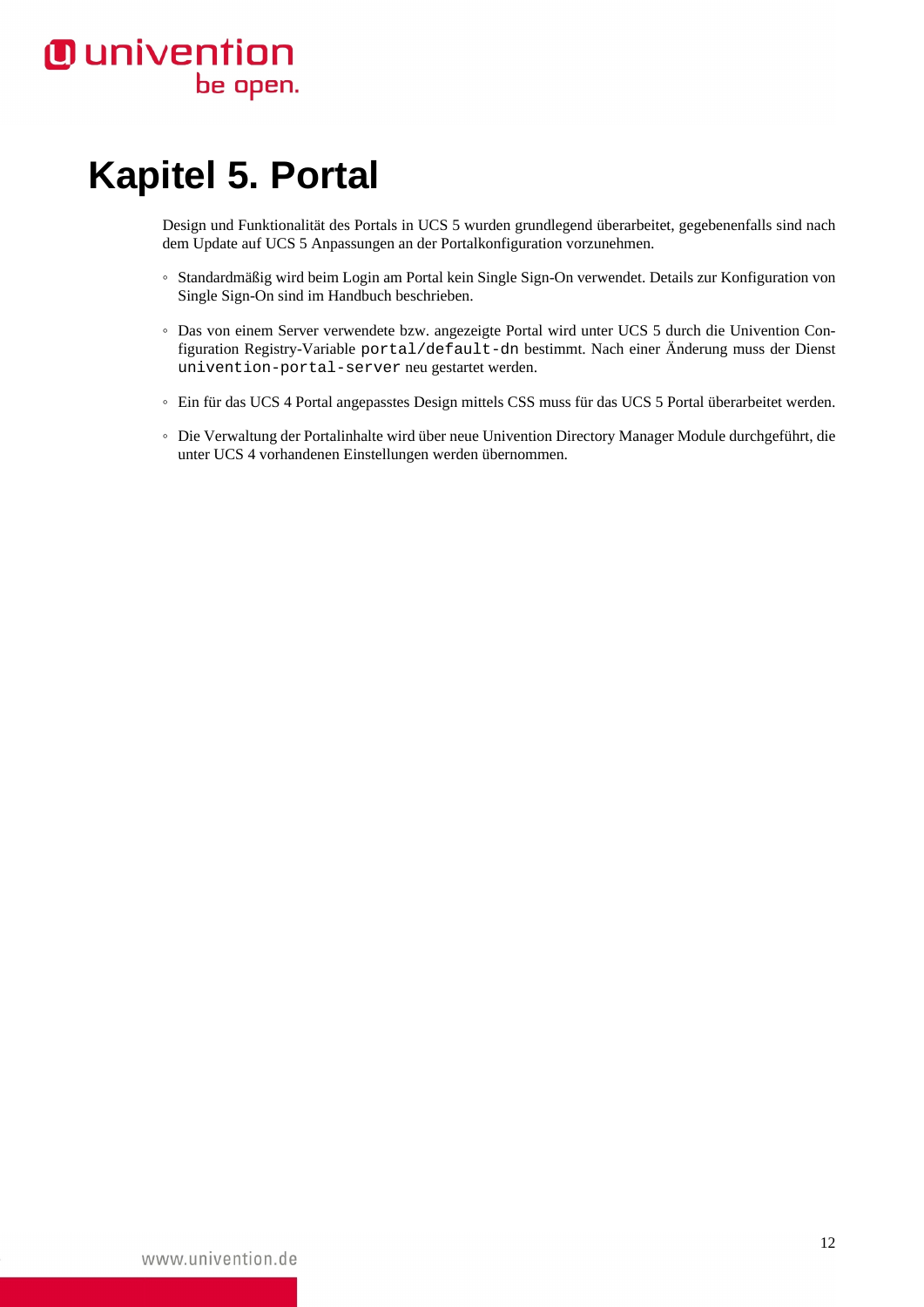## <span id="page-12-0"></span>**Kapitel 6. Vorbereitung des Updates**

Manuell erstellter Python-Programmcode muss vor dem Update auf Kompatibilität mit Python 3.7 geprüft und entsprechend angepasst werden. Das betrifft auch Univention Configuration Registry Templates, die Python-Code enthalten. Angepasste Univention AD Connector Mapping Templates sind ein Beispiel. In der [[devel](#page-30-2)[oper-reference\]](#page-30-2) finden sich weitere Hinweise.

Es sollte geprüft werden, ob ausreichend Festplattenplatz verfügbar ist. Eine Standard-Installation benötigt min. 6-10 GB Speicherplatz. Das Update benötigt je nach Umfang der vorhanden Installation ungefähr 1-2- GB zusätzlichen Speicherplatz zum Herunterladen und Installieren der Pakete.

Für das Update sollte eine Anmeldung auf der lokalen Konsole des Systems mit dem Benutzer root durchgeführt und das Update dort gestartet werden. Alternativ kann das Update über Univention Management Console durchgeführt werden.

Eine Remote-Aktualisierung über SSH wird nicht empfohlen, da dies beispielsweise bei Unterbrechung der Netzverbindung zum Abbruch des Update-Vorgangs und zu einer Beeinträchtigung des Systems führen kann. Sollte dennoch eine Aktualisierung über eine Netzverbindung durchgeführt werden, ist sicherzustellen, dass das Update bei Unterbrechung der Netzverbindung trotzdem weiterläuft. Hierfür können beispielsweise die Tools tmux, screen oder at eingesetzt werden, die auf allen UCS Systemrollen installiert sind.

Univention bietet ein Skript an, mit dem Probleme, die das Update des UCS Systems verhindern würden, schon vor dem Update erkannt werden können. Dieses Skript kann vor dem Update manuell auf das System geladen und ausgeführt werden:

```
# download
curl -OOf https://updates.software-univention.de/download/univention-
update-checks/pre-update-checks-5.0-0{.gpg,}
# verify and run script
apt-key verify pre-update-checks-5.0-0{.gpg,} &&
  bash pre-update-checks-5.0-0
...
Starting pre-update checks ...
Checking app appliance ... OK
Checking block_update_of_NT_DC ... OK
Checking cyrus_integration ... OK
Checking disk_space ... OK
Checking hold packages ... OK
Checking ldap_connection ... OK
Checking ldap_schema ... OK
...
```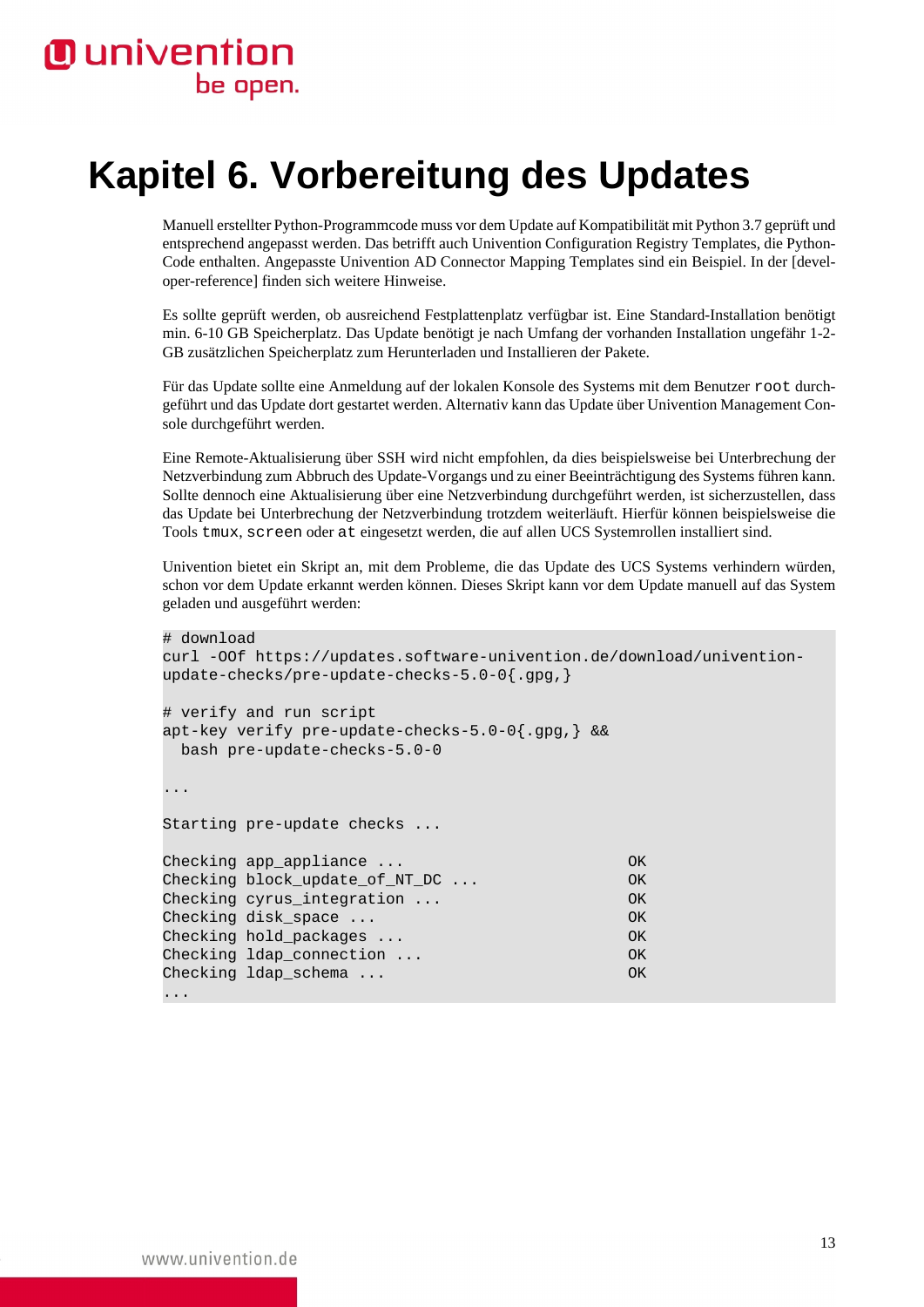# <span id="page-13-0"></span>**Kapitel 7. Nachbereitung des Updates**

Nach dem Update müssen die neuen oder aktualisierten Join-Skripte ausgeführt werden. Dies kann auf zwei Wegen erfolgen: Entweder über das UMC-Modul **Domänenbeitritt** oder durch Aufruf des Befehls univention-run-join-scripts als Benutzer root.

Anschließend muss das UCS-System neu gestartet werden.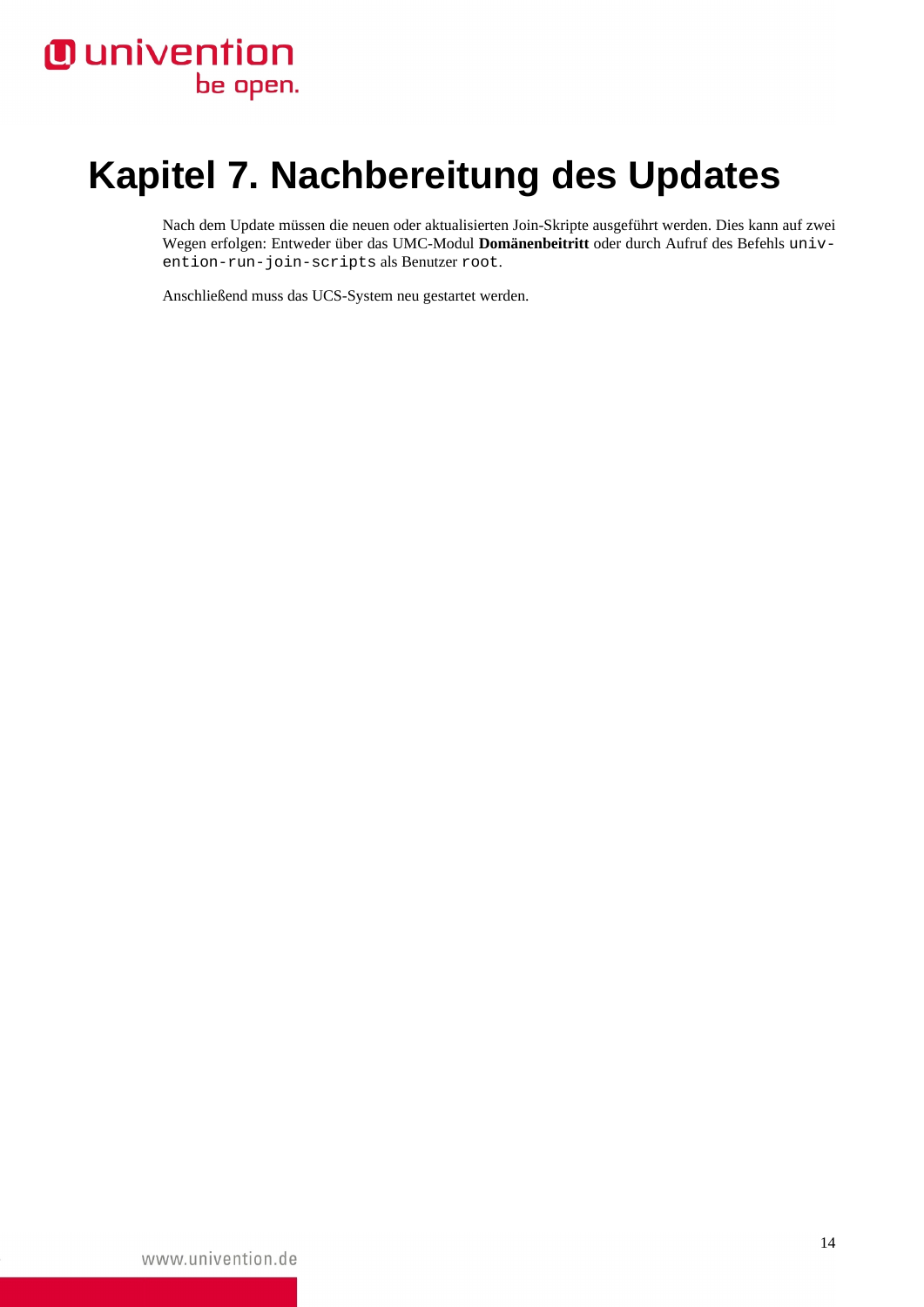*Netzwerkkonfiguration*

**O** univention

## <span id="page-14-0"></span>**Kapitel 8. Hinweise zum Einsatz einzelner Pakete**

### <span id="page-14-1"></span>**8.1. Netzwerkkonfiguration**

Die Unterstützung für *ifplugd* wurde entfernt.

### <span id="page-14-2"></span>**8.2. Erfassung von Nutzungsstatistiken**

Bei Verwendung der UCS Core Edition werden anonyme Nutzungsstatistiken zur Verwendung von Univention Management Console erzeugt. Die aufgerufenen Module werden dabei von einer Instanz des Web-Traffic-Analyse-Tools Piwik protokolliert. Dies ermöglicht es Univention die Entwicklung von Univention Management Console besser auf das Kundeninteresse zuzuschneiden und Usability-Verbesserungen vorzunehmen.

Diese Protokollierung erfolgt nur bei Verwendung der UCS Core Edition. Der Lizenzstatus kann überprüft werden durch den Eintrag **Lizenz -> Lizenzinformation** des Benutzermenüs in der rechten, oberen Ecke von Univention Management Console. Steht hier unter **Lizenztyp** der Eintrag **UCS Core Edition** wird eine solche Edition verwendet. Bei Einsatz einer regulären UCS-Lizenz erfolgt keine Teilnahme an der Nutzungsstatistik.

Die Protokollierung kann unabhängig von der verwendeten Lizenz durch Setzen der Univention Configuration Registry-Variable umc/web/piwik auf false deaktiviert werden.

#### <span id="page-14-3"></span>**8.3. Empfohlene Browser für den Zugriff auf Univention** Feedback $\Omega$ **Management Console**

Univention Management Console verwendet für die Darstellung der Web-Oberfläche zahlreiche JavaScriptund CSS-Funktionen. Cookies müssen im Browser zugelassen sein. Die folgenden Browser werden empfohlen:

- Chrome ab Version 85
- Firefox ab Version 78
- Safari und Safari Mobile ab Version 13
- Microsoft Edge ab Version 88

Mit älteren Browsern können Darstellungs- oder Performanceprobleme auftreten.

www.univention.de

Feedback $\mathbf{\Omega}$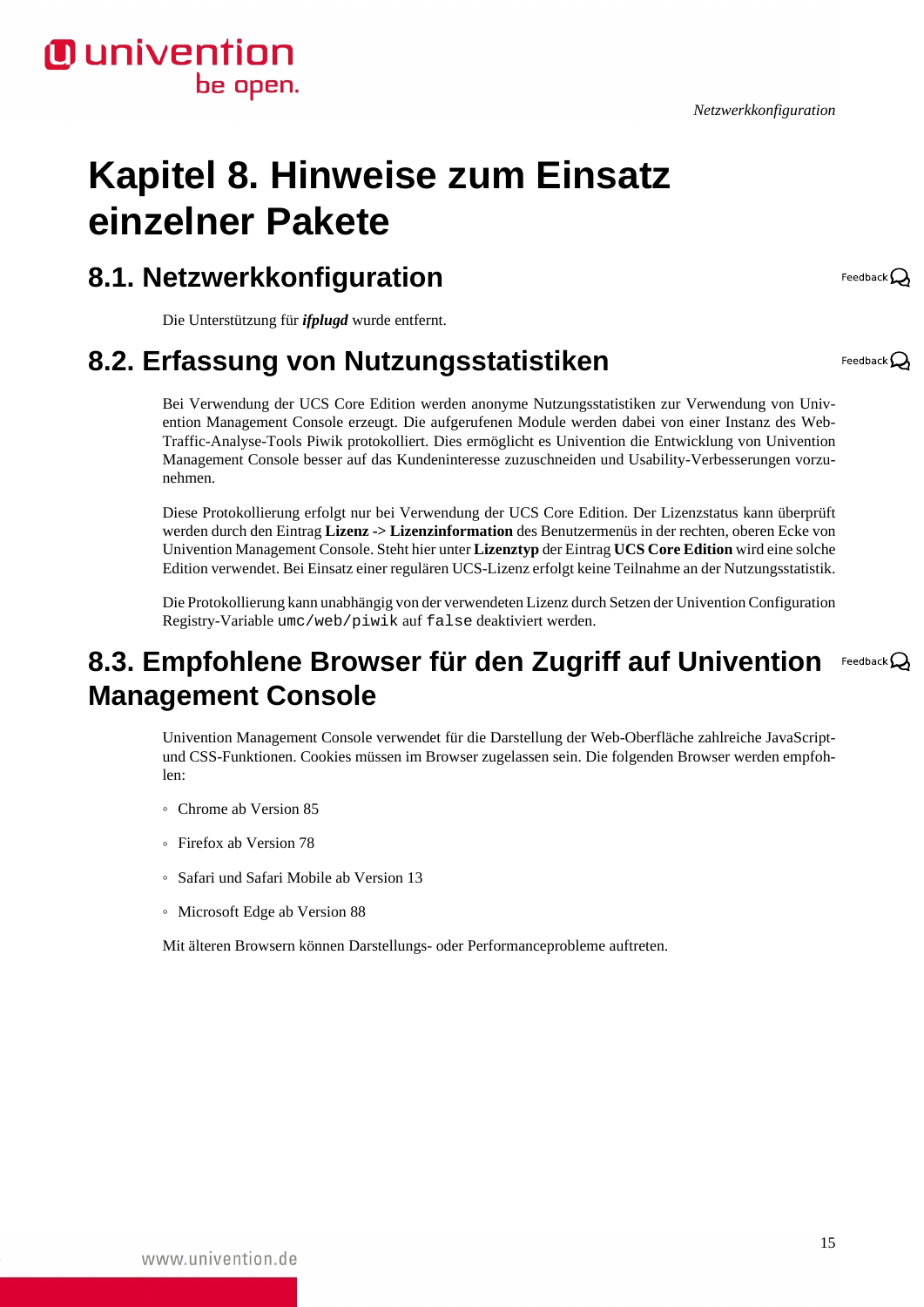*General*

# <span id="page-15-0"></span>**Kapitel 9. Changelog**

Die Changelogs mit den detaillierten Änderungsinformationen werden nur in Englisch gepflegt. Aufgeführt sind die Änderungen seit UCS 4.4-8:

### <span id="page-15-1"></span>**9.1. General**

- The Python module directories of *python-support* are not supported anymore ([Bug 51506\)](https://forge.univention.org/bugzilla/show_bug.cgi?id=51506)
- The upgrade to UCS 5.0 is blocked if there are systems in the domain which don't have at least UCS 4.4-8 [\(Bug 51621](https://forge.univention.org/bugzilla/show_bug.cgi?id=51621))
- Systems can only join into the domain with at least UCS 4.4-8 ([Bug 51625\)](https://forge.univention.org/bugzilla/show_bug.cgi?id=51625). If the Primary Directory Node was installed as UCS 5.0, certain database objects are no longer created; thus, joining UCS 4.4-8 systems may result in these systems not having a proper portal until they upgrade to UCS 5.0 ([Bug 53091](https://forge.univention.org/bugzilla/show_bug.cgi?id=53091))
- The legacy terms for the UCS server roles master domain controller, backup domain controller, slave domain controller and member server have been replaced by the new terms Primary Directory Node , Backup Directory Node Replica Directory Node and Managed Node, which more clearly convey their inherent purpose as providing directory services or not. The Microsoft terms *domain controller*, *DC* and *member server* are still applicable in case Microsoft compatible services are provided by Samba on the respective Node ([Bug 42374\)](https://forge.univention.org/bugzilla/show_bug.cgi?id=42374). To reduce potential for confusion, the IP managed client has been renamed to IP client.
- The *base system* is no longer a valid system role. It is not possible to choose that role in system setup or update a base system to UCS 5. The corresponding meta package *univention-basesystem* has been removed [\(Bug 52137](https://forge.univention.org/bugzilla/show_bug.cgi?id=52137))
- Process supervision by *univention-runit* has been replaced with *systemd* ([Bug 52448\)](https://forge.univention.org/bugzilla/show_bug.cgi?id=52448)
- The selection on locales has been fixed in *univention-directory-reports*, *univention-appcenter*, *univention-system-setup* and *univention-management-console* ([Bug 52194\)](https://forge.univention.org/bugzilla/show_bug.cgi?id=52194)
- The command lastlog can now be called by any user. It shows the timestamp when users have logged on to the local machine. This command reads the information from the file /var/log/lastlog. Before UCS 5.0 this file was only readable by user root. Debian and systemd have this file world readable be default. UCS decided to follow this upstream policy, because a list of all users is accessible via getent passwd anyway [\(Bug 51579](https://forge.univention.org/bugzilla/show_bug.cgi?id=51579))
- The join scripts for univention-s4-connector and univention-appcenter now start ucs registerLDAPExtension with the options --ucsversionstart and --ucsversionstop to signal compatibility with Python 3 ([Bug 51763\)](https://forge.univention.org/bugzilla/show_bug.cgi?id=51763)
- Installed unsupported packages will now block the upgrade until they are removed from the system ([Bug](https://forge.univention.org/bugzilla/show_bug.cgi?id=52957) [52957\)](https://forge.univention.org/bugzilla/show_bug.cgi?id=52957)

### <span id="page-15-2"></span>**9.2. Univention Installer**

www.univention.de

◦ The package *univention-net-installer* has been migrated to Python 3 ([Bug 52283\)](https://forge.univention.org/bugzilla/show_bug.cgi?id=52283)

### <span id="page-15-3"></span>**9.3. Basic system services**

#### <span id="page-15-4"></span>**9.3.1. Linux kernel and firmware packages**

◦ The new command univention-prune-kernels can be used to remove Linux kernel packages, which are no longer used and required ([Bug 51769\)](https://forge.univention.org/bugzilla/show_bug.cgi?id=51769)

Feedback $\Omega$ 

Feedback $\bigcirc$ 

Feedback $\mathbf{\Omega}$ 

16

### **O** univention be open.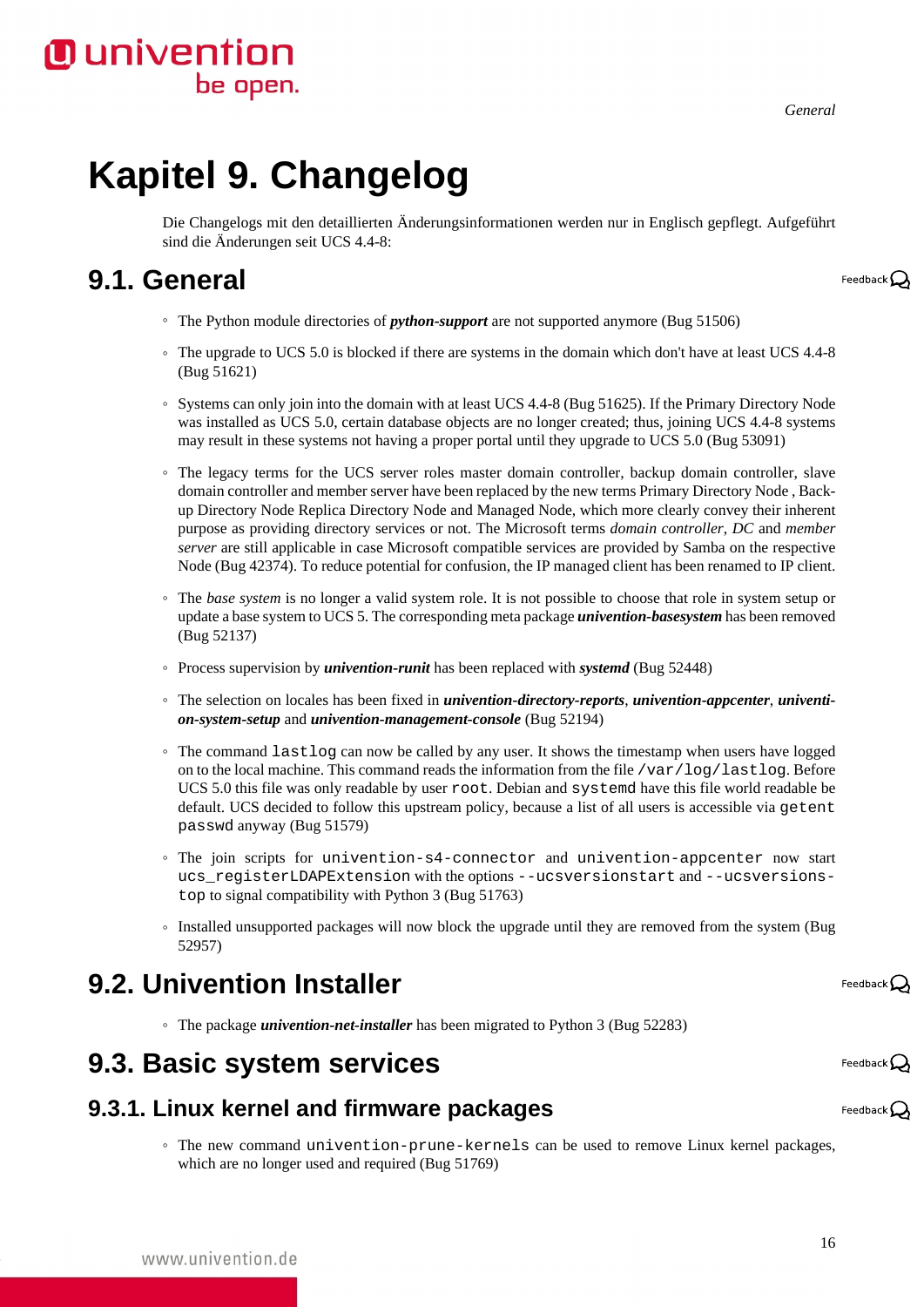*Univention Configuration Registry*

### <span id="page-16-0"></span>**9.3.2. Univention Configuration Registry**

- A new API has been introduced to simplify accessing UCR from Python. It is based on the singleton pattern and optionally provides an auto-updating view ([Bug 51126](https://forge.univention.org/bugzilla/show_bug.cgi?id=51126))
- Documentation for the Univention Configuration Registry variable interfaces/.\*/hosts has been added [\(Bug 33743\)](https://forge.univention.org/bugzilla/show_bug.cgi?id=33743)
- univention-install-config-registry calls univention-install-config-registry-info and univention-install-service-info during package build time. It now propagates failures and aborts if calling those programs fails [\(Bug 32658\)](https://forge.univention.org/bugzilla/show_bug.cgi?id=32658)
- The API for UCR Python modules is not consistent: The function handler receives the same arguments for both module registration and on regular updates [\(Bug 30127](https://forge.univention.org/bugzilla/show_bug.cgi?id=30127))
- Default values for Univention Configuration Registry variables can now be defined in the files .univention-config-registry-variables ([Bug 38938\)](https://forge.univention.org/bugzilla/show_bug.cgi?id=38938)
- The performance of ucr shell has been improved [\(Bug 31257\)](https://forge.univention.org/bugzilla/show_bug.cgi?id=31257)
- To simplify software development Univention Configuration Registry now provides the sequence ucr to be used with dh  $--$ with ucr in debian/rules instead of calling univention-install- $*$ directly [\(Bug 51950](https://forge.univention.org/bugzilla/show_bug.cgi?id=51950))
- All *univention-config-registry* related scripts have been migrated to Python 3 ([Bug 52018](https://forge.univention.org/bugzilla/show_bug.cgi?id=52018), [Bug 52157](https://forge.univention.org/bugzilla/show_bug.cgi?id=52157))
- The API of univention.config\_registry.interfaces is now using the *ipaddress* module instead of the *ipaddr* module [\(Bug 52017\)](https://forge.univention.org/bugzilla/show_bug.cgi?id=52017)
- The detection of children process IDs in univention.service\_info has been fixed ([Bug 51524\)](https://forge.univention.org/bugzilla/show_bug.cgi?id=51524)
- The old name univention-baseconf has been removed ([Bug 52016\)](https://forge.univention.org/bugzilla/show_bug.cgi?id=52016)
- The different layers of UCR are now taken into account when deciding if and how to run UCR trigger mechanisms: They will only get a list of changed values honoring the different layers ([Bug 52847](https://forge.univention.org/bugzilla/show_bug.cgi?id=52847))

#### <span id="page-16-1"></span>**9.3.2.1. Changes to templates and modules**

◦ Several updates to configuration files from Debian 10 have been merged into the corresponding Univention Configuration Registry template files ([Bug 51505\)](https://forge.univention.org/bugzilla/show_bug.cgi?id=51505)

#### <span id="page-16-2"></span>**9.3.3. Boot Loader**

◦ The boot process has been adjusted to the new design. It is possible to switch between a dark theme (default) by setting ucr set bootsplash/theme='ucs' and a light theme by setting ucr set bootsplash/theme='ucs-light' ([Bug 52797,](https://forge.univention.org/bugzilla/show_bug.cgi?id=52797) [Bug 52798,](https://forge.univention.org/bugzilla/show_bug.cgi?id=52798) [Bug 52454](https://forge.univention.org/bugzilla/show_bug.cgi?id=52454))

#### <span id="page-16-3"></span>**9.3.4. Other system services**

- Join scripts are not executed with the unsafe option --bindpwd anymore [\(Bug 31996\)](https://forge.univention.org/bugzilla/show_bug.cgi?id=31996)
- The return code of univention-run-join-scripts indicates errors now ([Bug 35561\)](https://forge.univention.org/bugzilla/show_bug.cgi?id=35561)
- Join scripts are only executed if the host is already joined ([Bug 48730](https://forge.univention.org/bugzilla/show_bug.cgi?id=48730))



Feedback $\Omega$ 

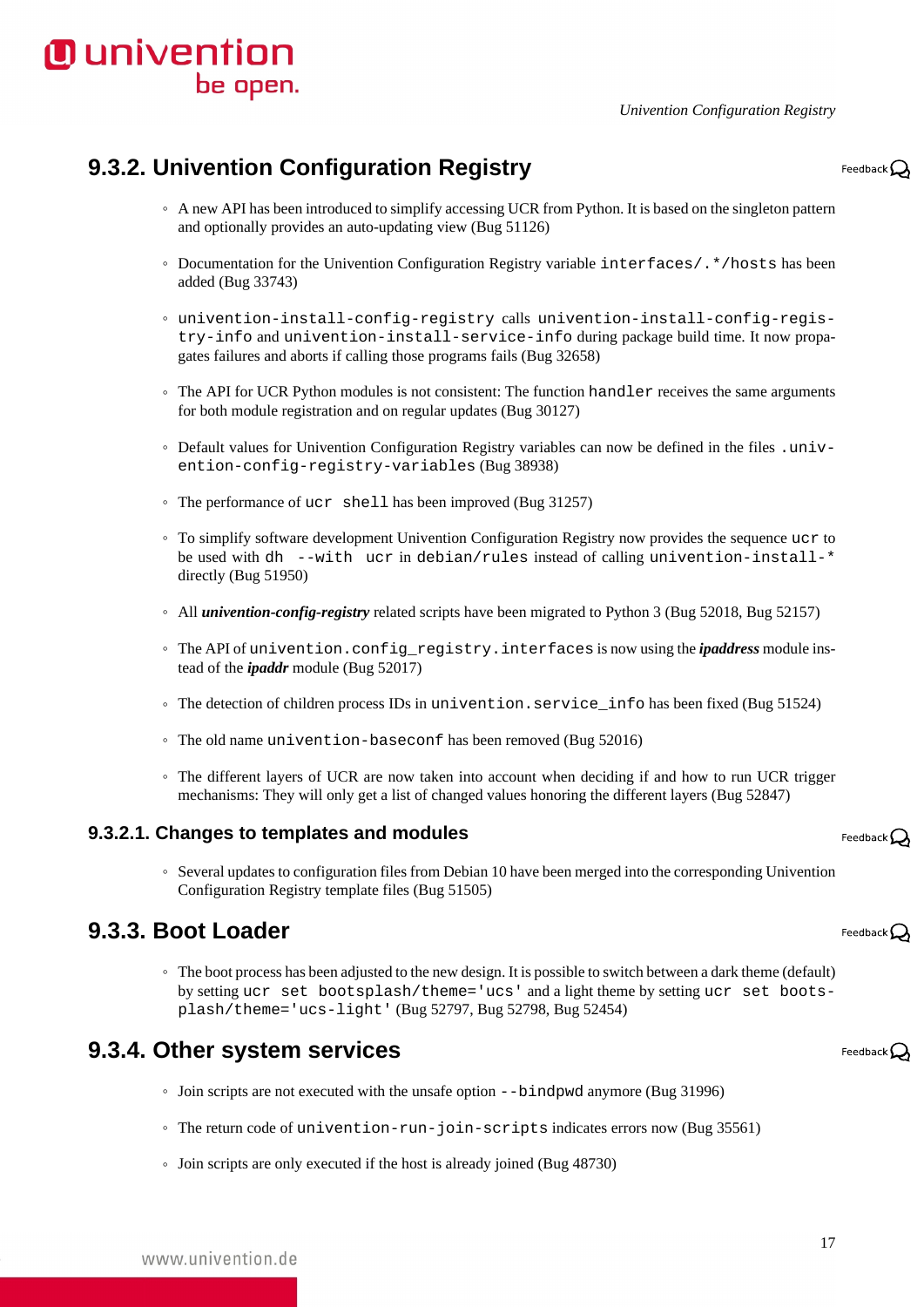#### www.univention.de

- 
- 
- The scripts in *univention-ldap* have been migrated to Python 3 [\(Bug 52280\)](https://forge.univention.org/bugzilla/show_bug.cgi?id=52280)

#### <span id="page-17-2"></span>**9.4.1.1. LDAP ACL changes**

<span id="page-17-1"></span>**9.4.1. OpenLDAP**

◦ The container cn=admin-settings,cn=univention is no longer created [\(Bug 31048\)](https://forge.univention.org/bugzilla/show_bug.cgi?id=31048)

#### <span id="page-17-3"></span>**9.4.1.2. LDAP schema changes**

<span id="page-17-0"></span>**9.4. Domain services**

◦ The performance of creating /etc/ldap/slapd.conf has been improved [\(Bug 34003](https://forge.univention.org/bugzilla/show_bug.cgi?id=34003))

#### <span id="page-17-4"></span>**9.4.1.3. LDAP index changes**

◦ The LDAP attributes *aAAARecord*, *mXRecord*, *cNAMERecord*, *sRVRecord*, *tXTRecord* and *nSRecord* now get indexed to improve the performance of presence searches in the UDM module dns/txt\_record [\(Bug 53192](https://forge.univention.org/bugzilla/show_bug.cgi?id=53192))

#### <span id="page-17-5"></span>**9.4.1.4. Listener/Notifier domain replication**

- The last remainders for *replog* replication have been removed ([Bug 42334\)](https://forge.univention.org/bugzilla/show_bug.cgi?id=42334)
- Adjustments in the use of *python-ldap* have been made ([Bug 51268\)](https://forge.univention.org/bugzilla/show_bug.cgi?id=51268)
- The process supervision for the Univention Directory Listener and Univention Directory Notifier services has been changed from *runit* to *systemd*. Any direct calls to the init script or runsv, for example /etc/ init.d/univention-directory-listener start or sv start univention-directory-listener, need to be replaced with systemctl, for example systemctl start univention-directory-listener ([Bug 43686,](https://forge.univention.org/bugzilla/show_bug.cgi?id=43686) [Bug 43687\)](https://forge.univention.org/bugzilla/show_bug.cgi?id=43687)

◦ *OpenLDAP* has been updated to version 2.4.47 ([Bug 51312](https://forge.univention.org/bugzilla/show_bug.cgi?id=51312))

- The container cn=admin-settings,cn=users,cn=policies is no longer created [\(Bug 47949\)](https://forge.univention.org/bugzilla/show_bug.cgi?id=47949)
- 

### ◦ AppArmor is deactivated by default, because *cups* and *bind9* with *samba* are not configured for it yet ([Bug](https://forge.univention.org/bugzilla/show_bug.cgi?id=51786)

*Domain services*

[51786\)](https://forge.univention.org/bugzilla/show_bug.cgi?id=51786)

*univention-debhelper*, which will be removed with UCS 5.1 [\(Bug 52211](https://forge.univention.org/bugzilla/show_bug.cgi?id=52211))

◦ The Admin Diary has been migrated to Python 3 ([Bug 51334\)](https://forge.univention.org/bugzilla/show_bug.cgi?id=51334)

◦ Support for *ifplugd* has been removed [\(Bug 32847](https://forge.univention.org/bugzilla/show_bug.cgi?id=32847))

◦ Since *squid* version 4.6 the authentication helper basic\_ldap\_auth returns BH Success instead of ERR Success in case of LDAP bind errors. The encoding wrapper has been adjusted accordingly ([Bug](https://forge.univention.org/bugzilla/show_bug.cgi?id=51817) [51817\)](https://forge.univention.org/bugzilla/show_bug.cgi?id=51817)

◦ The new package *univention-join-dev* provides the Debhelper sequence univention-join. It can be used in debian/rules files with dh --with univention-join to simplify the installation, registration and calling of join scripts. It replaces univention-install-joinscript from the package

◦ To prevent problems with UCS components that are only partly updated at the time join scripts are executed, the execution of join scripts is from now on postponed until the end of the update process (post update phase). This change has been implemented with UCS 4.4-6 already but becomes active now ([Bug 51624\)](https://forge.univention.org/bugzilla/show_bug.cgi?id=51624)

### **O** univention be open.

Feedback $\Omega$ 

Feedback $\Omega$ 

Feedback $\bigcirc$ 

Feedback $\Omega$ 

Feedback  $\Omega$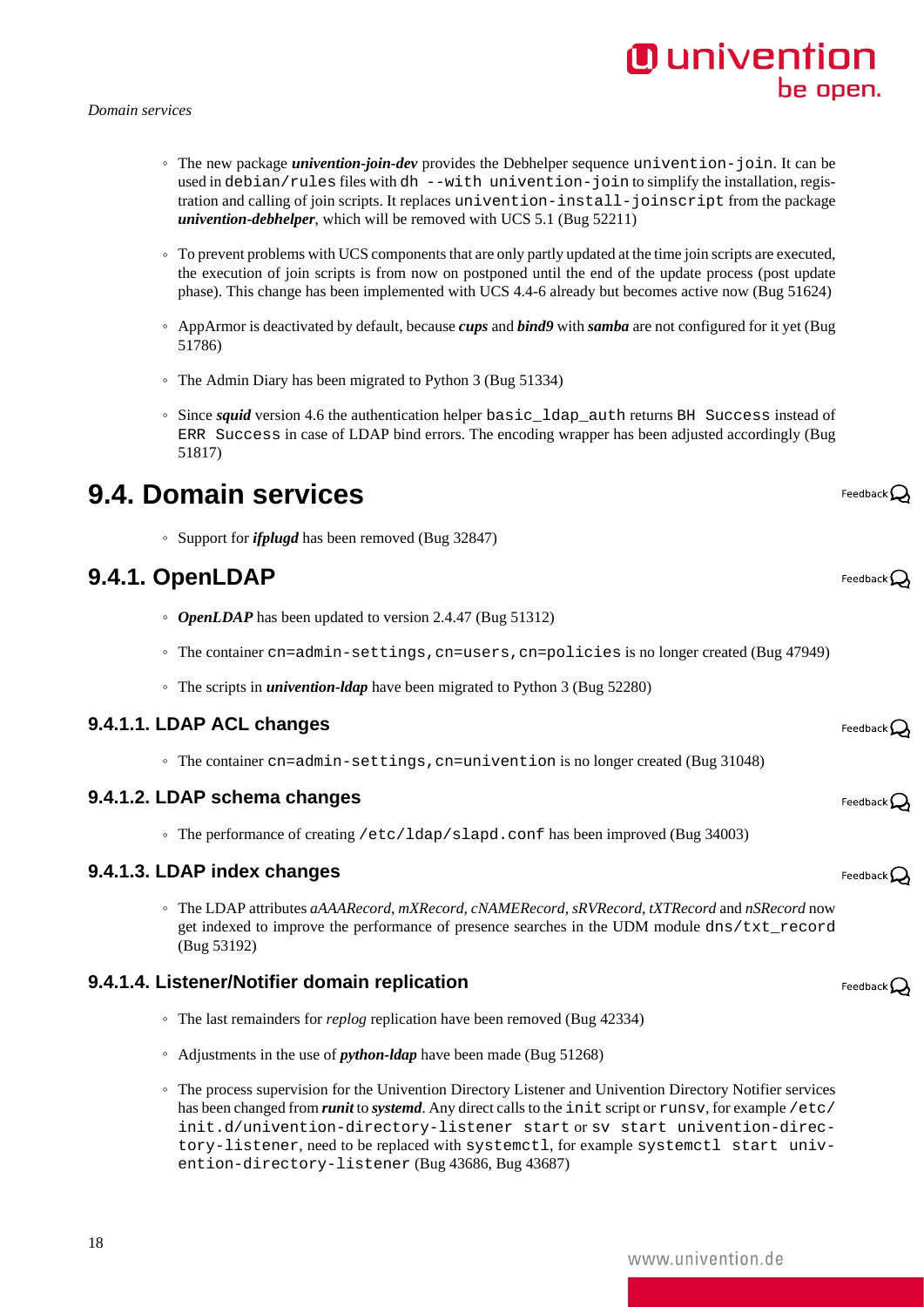

- The Listener has been migrated to Python 3. All listener modules are now executed with Python 3.7 ([Bug](https://forge.univention.org/bugzilla/show_bug.cgi?id=52256) [52256,](https://forge.univention.org/bugzilla/show_bug.cgi?id=52256) [Bug 45888\)](https://forge.univention.org/bugzilla/show_bug.cgi?id=45888)
- A new API for switching the effective user ID in Listener modules has been added. The new listener.SetUID() can be used as a Python context manager and function decorator. The old API using listener.setuid() and listener.unsettuid() is deprecated and should no longer be used [\(Bug 52447](https://forge.univention.org/bugzilla/show_bug.cgi?id=52447))
- The package *univention-directory-replication* has been migrated to Python 3 ([Bug 52300](https://forge.univention.org/bugzilla/show_bug.cgi?id=52300))

### <span id="page-18-0"></span>**9.4.2. DNS server**

- The package *univention-bind* now makes sure, that the name server BIND is able to start early in the system-setup phase of UCS installation, so the DNS service is available during install/configuration of UCS components ([Bug 44462](https://forge.univention.org/bugzilla/show_bug.cgi?id=44462))
- The package *univention-bind* has been migrated to Python 3 ([Bug 52260](https://forge.univention.org/bugzilla/show_bug.cgi?id=52260))
- UCS systems are able to automatically use name servers that are transmitted to the UCS system via DHCP. Starting with UCS 5.0 the mechanism has been simplified considerably. UCS systems that obtain their IP address via DHCP now also enter the name servers supplied via DHCP in the Univention Configuration Registry variables nameserver1..3 and dns/forwarder1..3. The name server type (external forwarder vs. domain name server) is detected based on heuristics. This change prevents overwriting of the DNS configuration if the UCR template for the file /etc/resolv.conf is reevaluated [\(Bug 44462](https://forge.univention.org/bugzilla/show_bug.cgi?id=44462))
- Univention Configuration Registry variable dns/master/port has been removed [\(Bug 32188\)](https://forge.univention.org/bugzilla/show_bug.cgi?id=32188)
- Trailing semicolons from several Univention Configuration Registry variables dns/\* are now stripped by default to prevent syntax errors [\(Bug 32188\)](https://forge.univention.org/bugzilla/show_bug.cgi?id=32188)
- A syntax error has been fixed which prevented the bind service to start during the system setup ([Bug](https://forge.univention.org/bugzilla/show_bug.cgi?id=53064) [53064\)](https://forge.univention.org/bugzilla/show_bug.cgi?id=53064)

### <span id="page-18-1"></span>**9.5. Univention Management Console**

#### <span id="page-18-2"></span>**9.5.1. Univention Management Console web interface**

- Univention Management Console now comes with a new design [\(Bug 52453](https://forge.univention.org/bugzilla/show_bug.cgi?id=52453), [Bug 52538\)](https://forge.univention.org/bugzilla/show_bug.cgi?id=52538)
- The cookie *UMCLang* is now correctly saved when accessing Univention Management Console with a language in the query string [\(Bug 44718](https://forge.univention.org/bugzilla/show_bug.cgi?id=44718))
- The *debhelper* scripts for Univention Management Console modules now preserve timestamps when installing files ([Bug 49618\)](https://forge.univention.org/bugzilla/show_bug.cgi?id=49618)
- The exit code of *univention-management-console-command* has been improved ([Bug 34642\)](https://forge.univention.org/bugzilla/show_bug.cgi?id=34642)
- The welcome dialog shown after the first installation has been removed [\(Bug 53226](https://forge.univention.org/bugzilla/show_bug.cgi?id=53226)) in favor of a dedicated welcome module *univention-management-console-module-welcome* ([Bug 53147](https://forge.univention.org/bugzilla/show_bug.cgi?id=53147))
- *Dojo* has been upgraded to Version 1.16.3 [\(Bug 48963\)](https://forge.univention.org/bugzilla/show_bug.cgi?id=48963)
- Am error message is not logged any more when a local users login into Univention Management Console [\(Bug 46932](https://forge.univention.org/bugzilla/show_bug.cgi?id=46932))

Feedback $\Omega$ 

Feedback $\Omega$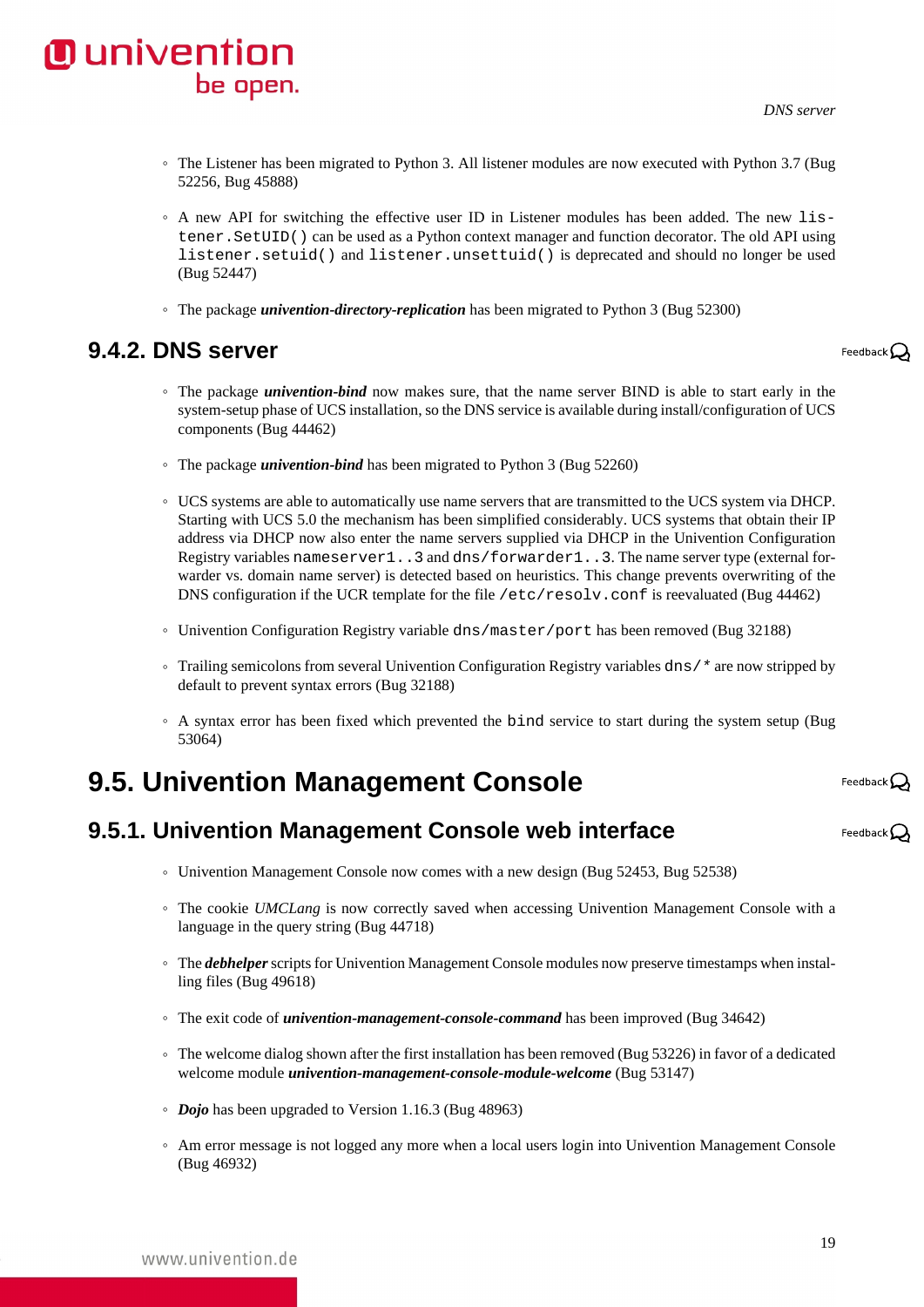#### *Univention Portal*

### <span id="page-19-0"></span>**9.5.2. Univention Portal**

- The creation of the portal entry for the [Univention Blog](https://www.univention.com/news/blog-en/) has been fixed when installing from DVD ([Bug](https://forge.univention.org/bugzilla/show_bug.cgi?id=45787) [45787\)](https://forge.univention.org/bugzilla/show_bug.cgi?id=45787)
- The portal is now modularized and can be generously configured ([Bug 52512,](https://forge.univention.org/bugzilla/show_bug.cgi?id=52512) [Bug 52125](https://forge.univention.org/bugzilla/show_bug.cgi?id=52125), [Bug 51197](https://forge.univention.org/bugzilla/show_bug.cgi?id=51197))
- The portal server can now serve multiple paths (Univention Configuration Registry variable portal/paths). Consequently, different portal content can be served for different paths ([Bug 52792\)](https://forge.univention.org/bugzilla/show_bug.cgi?id=52792)
- Links can now be localized, i.e. the tiles point to different URLs depending on the user's locale ([Bug 45918](https://forge.univention.org/bugzilla/show_bug.cgi?id=45918))
- Only one portal setup is created by default. All UCS systems initially show the same portal ([Bug 53091](https://forge.univention.org/bugzilla/show_bug.cgi?id=53091))
- The portal can now be configured to show UMC modules for the current user. A portal only dedicated to UMC modules is also added, effectively replacing the UMC overview (although that still exists) ([Bug](https://forge.univention.org/bugzilla/show_bug.cgi?id=52932) [52932\)](https://forge.univention.org/bugzilla/show_bug.cgi?id=52932)
- New Icons for the UMC modules on the portal page has been added [\(Bug 52941](https://forge.univention.org/bugzilla/show_bug.cgi?id=52941))

#### <span id="page-19-1"></span>**9.5.3. Univention Management Console server**

- The packages *univention-doc* and *univention-management-console-doc* have been removed. The UMC API documentation is now available online at <https://docs.software-univention.de/ucs-python-api/>([Bug](https://forge.univention.org/bugzilla/show_bug.cgi?id=51487) [51487\)](https://forge.univention.org/bugzilla/show_bug.cgi?id=51487)
- The Univention Management Console is now running with Python 3 [\(Bug 51508](https://forge.univention.org/bugzilla/show_bug.cgi?id=51508), [Bug 52764](https://forge.univention.org/bugzilla/show_bug.cgi?id=52764), [Bug 49392](https://forge.univention.org/bugzilla/show_bug.cgi?id=49392))
- Sessions are not bound to IP addresses anymore if the request comes from localhost ([Bug 52935\)](https://forge.univention.org/bugzilla/show_bug.cgi?id=52935)

#### <span id="page-19-2"></span>**9.5.4. Univention App Center**

- The App Center has been migrated to Python 3 ([Bug 51598](https://forge.univention.org/bugzilla/show_bug.cgi?id=51598))
- The App Center can now install multiple Apps at once. It also resolves dependencies between Apps automatically during install [\(Bug 40225](https://forge.univention.org/bugzilla/show_bug.cgi?id=40225), [Bug 52863\)](https://forge.univention.org/bugzilla/show_bug.cgi?id=52863)
- Apps can now define in which way they want to be opened in the new Univention Portal ([Bug 53161](https://forge.univention.org/bugzilla/show_bug.cgi?id=53161))

#### <span id="page-19-3"></span>**9.5.5. Univention Directory Manager UMC modules and command** Feedback  $\Omega$ **line interface**

- The Univention Directory Manager has been migrated to Python 3 [\(Bug 50648,](https://forge.univention.org/bugzilla/show_bug.cgi?id=50648) [Bug 51631,](https://forge.univention.org/bugzilla/show_bug.cgi?id=51631) [Bug 50617](https://forge.univention.org/bugzilla/show_bug.cgi?id=50617), [Bug 51685\)](https://forge.univention.org/bugzilla/show_bug.cgi?id=51685)
- The modules for handling *Mobile clients*, *Fat Clients*, *Thin Clients*, *Univention Corporate Clients* and their policies and settings have been removed ([Bug 51973](https://forge.univention.org/bugzilla/show_bug.cgi?id=51973))
- The unused script lock\_expired\_passwords has been removed ([Bug 46350\)](https://forge.univention.org/bugzilla/show_bug.cgi?id=46350)
- No traceback is logged anymore when creating objects with --ignore\_exists when the objects already exists [\(Bug 46931](https://forge.univention.org/bugzilla/show_bug.cgi?id=46931))
- UDM handlers now raise an exception univention.admin.uexceptions.wrongObjectType when an object is opened with a wrong type ([Bug 45096\)](https://forge.univention.org/bugzilla/show_bug.cgi?id=45096)
- Old references to *TCP* in the univention-cli-server have been removed ([Bug 34836](https://forge.univention.org/bugzilla/show_bug.cgi?id=34836))

### **O** univention be open.

Feedback $\mathbf{Q}$ 

Feedback $\mathbf{Q}$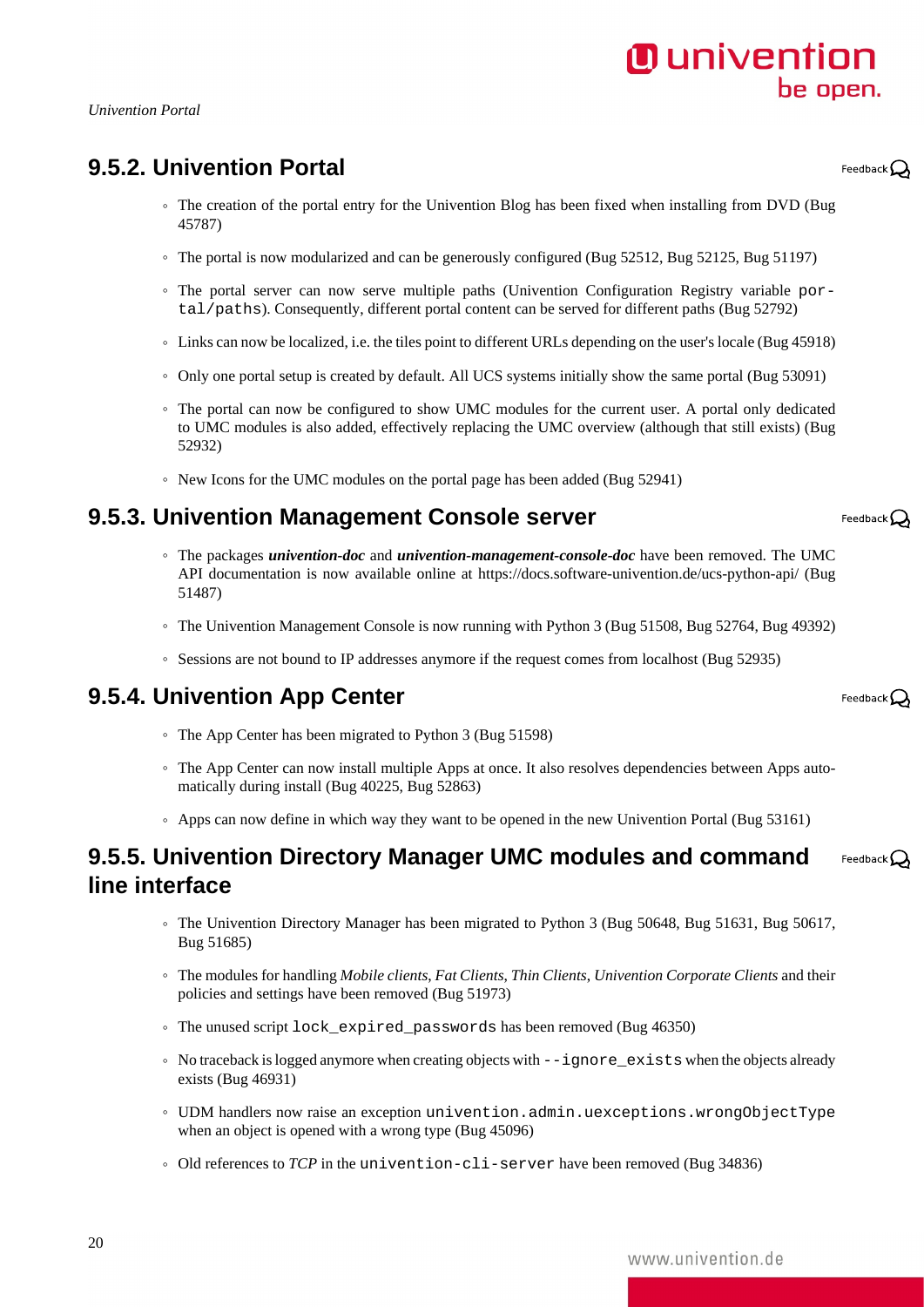- The *apache* configuration for the Univention Directory Manager REST API has been adjusted for the new *apache* version ([Bug 51604](https://forge.univention.org/bugzilla/show_bug.cgi?id=51604))
- The Univention Directory Manager UMC module has been migrated to Python 3 [\(Bug 51329](https://forge.univention.org/bugzilla/show_bug.cgi?id=51329))
- The Univention Directory Manager CLI command modify now supports the option --ignore\_not\_exists ([Bug 52984\)](https://forge.univention.org/bugzilla/show_bug.cgi?id=52984)
- The --remove option for the Univention Directory Manager CLI command modify has been repaired for properties with *complex* syntax [\(Bug 41072\)](https://forge.univention.org/bugzilla/show_bug.cgi?id=41072)

### <span id="page-20-0"></span>**9.5.6. Modules for system settings / setup wizard**

- The unused script ldap\_available.sh has been removed ([Bug 33008,](https://forge.univention.org/bugzilla/show_bug.cgi?id=33008) [Bug 51683](https://forge.univention.org/bugzilla/show_bug.cgi?id=51683))
- The directories for hook scripts have been restored ([Bug 33029\)](https://forge.univention.org/bugzilla/show_bug.cgi?id=33029)

### <span id="page-20-1"></span>**9.5.7. Software update module**

**O** univention

be open.

- The Easy upgrade mode has been removed [\(Bug 40154](https://forge.univention.org/bugzilla/show_bug.cgi?id=40154))
- The Updater module now links directly to the pending erratum updates [\(Bug 41646\)](https://forge.univention.org/bugzilla/show_bug.cgi?id=41646)
- The preup.sh script executed before a system upgrade now fetches the version of the Primary Directory Node from LDAP instead of using ssh [\(Bug 40027](https://forge.univention.org/bugzilla/show_bug.cgi?id=40027))
- The service univention-maintenance now waits for the DNS service before starting the package maintenance during boot-up [\(Bug 45119](https://forge.univention.org/bugzilla/show_bug.cgi?id=45119))
- The deprecated command univention-add-app has been removed in favor of the command univention-app ([Bug 46474\)](https://forge.univention.org/bugzilla/show_bug.cgi?id=46474)
- Architecture i386 is no longer supported and cannot be updated to UCS 5 [\(Bug 51972\)](https://forge.univention.org/bugzilla/show_bug.cgi?id=51972)
- univention-remove no longer updates the package cache before packages are removed ([Bug 48019\)](https://forge.univention.org/bugzilla/show_bug.cgi?id=48019)
- UCS 4 package sources will be disabled for the upgrade. A backup can be found under /etc/apt/sources.list.d/ with the suffix .upgrade500-backup. The backup will be removed after a successful upgrade ([Bug 52954\)](https://forge.univention.org/bugzilla/show_bug.cgi?id=52954)
- The *at* daemon service is configured not to kill any child processes when the service is stopped, which is needed for the upgrade to UCS 5 [\(Bug 52886](https://forge.univention.org/bugzilla/show_bug.cgi?id=52886))

### <span id="page-20-2"></span>**9.5.8. Domain join module**

- The Univention Management Console module *univention-management-console-module-join* has been migrated to Python 3 ([Bug 51330\)](https://forge.univention.org/bugzilla/show_bug.cgi?id=51330)
- The scripts have been improved for robustness and security [\(Bug 31026](https://forge.univention.org/bugzilla/show_bug.cgi?id=31026))

### <span id="page-20-3"></span>**9.5.9. Univention Directory Reports**

◦ *univention-directory-reports* is now using Python 3 ([Bug 51569\)](https://forge.univention.org/bugzilla/show_bug.cgi?id=51569)

Feedback $\mathbf{Q}$ 

Feedback $\Omega$ 

Feedback $\Omega$ 

Feedback $\mathbf{Q}$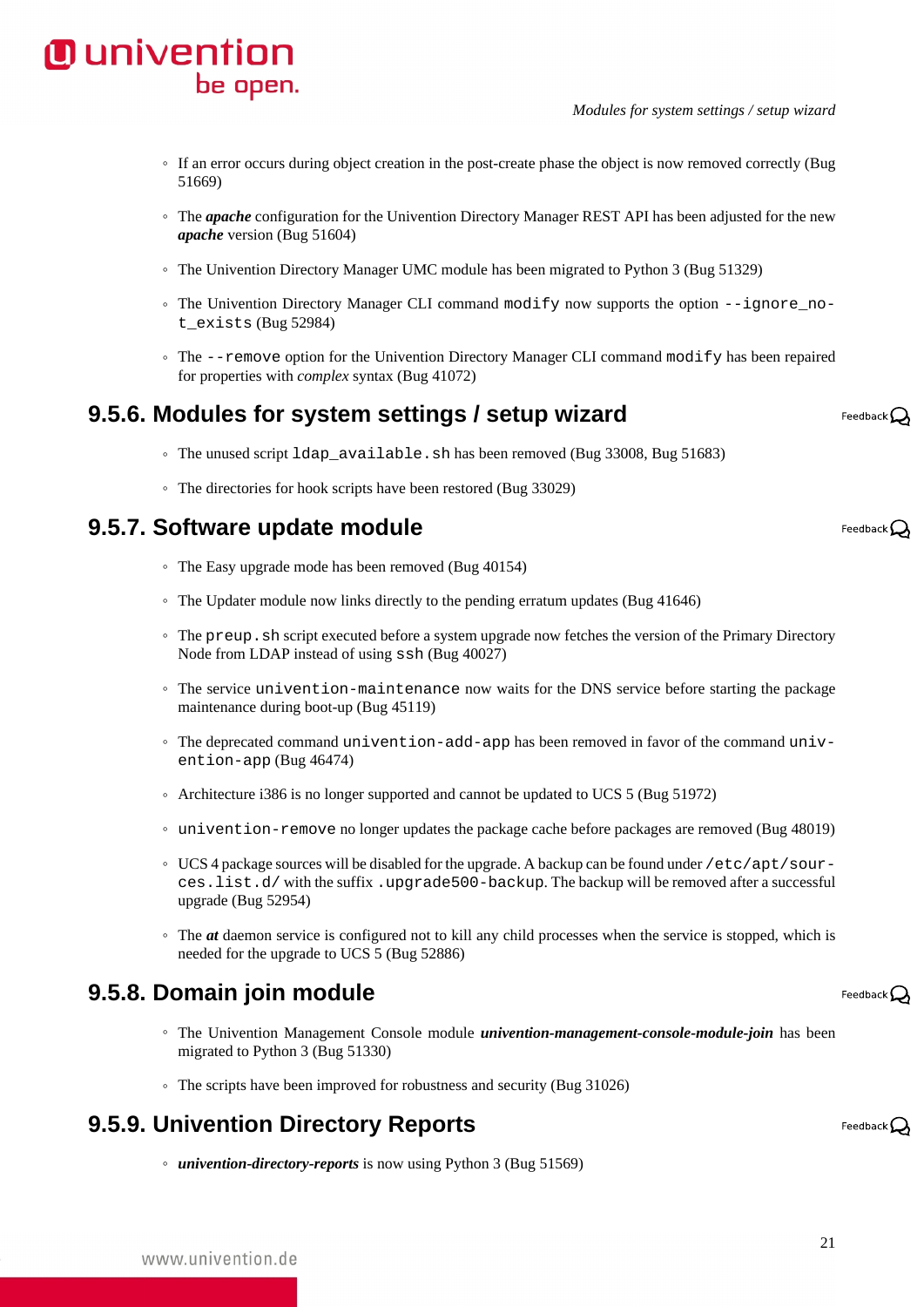#### *Computers module*

### <span id="page-21-0"></span>**9.5.10. Computers module**

- Removing one of multiple DNS PTR records from a computer has been fixed [\(Bug 53213\)](https://forge.univention.org/bugzilla/show_bug.cgi?id=53213)
- Creating a new DHCP enabled computer entry without an IP address did create an invalid dhcp/host entry [\(Bug 53204](https://forge.univention.org/bugzilla/show_bug.cgi?id=53204))

### <span id="page-21-1"></span>**9.5.11. DHCP module**

◦ The process supervision for the DHCP services has been changed from *runit* to *systemd*. The service has been renamed from univention-dhcp to isc-dhcp-server as used by upstream. Any direct calls isc-dhcp-server ([Bug 43688,](https://forge.univention.org/bugzilla/show_bug.cgi?id=43688) [Bug 52828\)](https://forge.univention.org/bugzilla/show_bug.cgi?id=52828)

#### <span id="page-21-2"></span>**9.5.12. System diagnostic module**

#### <span id="page-21-3"></span>**9.5.13. Process overview module**

#### <span id="page-21-4"></span>**9.5.14. Policies**

#### <span id="page-21-5"></span>**9.5.15. Printers module**

#### <span id="page-21-6"></span>**9.5.16. Filesystem quota module**

#### <span id="page-21-7"></span>**9.5.17. Univention Configuration Registry module**

◦ The Univention Management Console module *univention-management-console-module-ucr* has been migrated to Python 3 ([Bug 51322\)](https://forge.univention.org/bugzilla/show_bug.cgi?id=51322)



Feedback $\Omega$ 

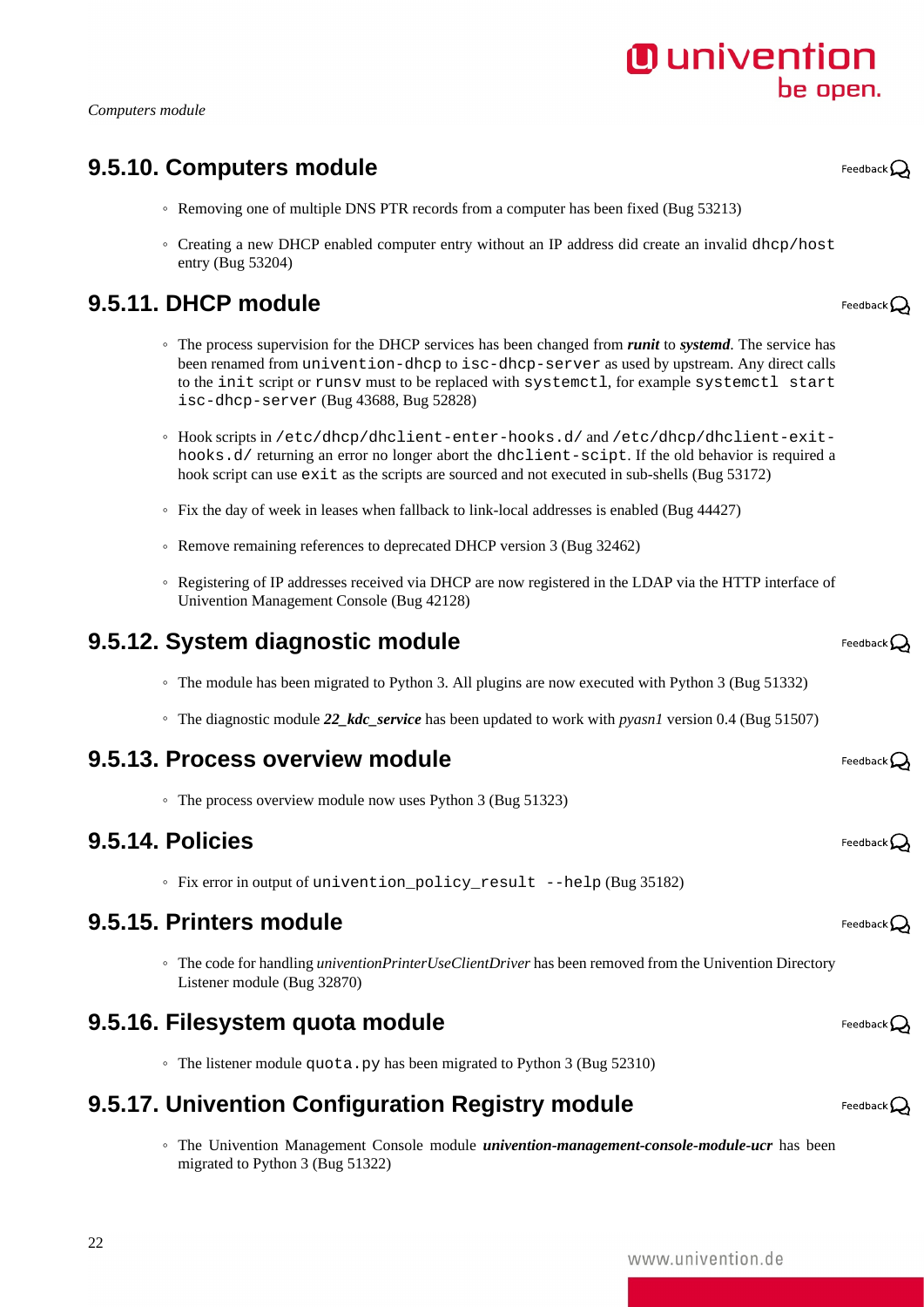*Other modules*

#### <span id="page-22-0"></span>**9.5.18. Other modules**

- The unused module for configuring the firewall has been removed ([Bug 44700\)](https://forge.univention.org/bugzilla/show_bug.cgi?id=44700)
- The old system statistics based on MRTG has been removed [\(Bug 44475\)](https://forge.univention.org/bugzilla/show_bug.cgi?id=44475)
- The Univention Management Console module *univention-management-console-module-services* has been migrated to Python 3 [\(Bug 51333](https://forge.univention.org/bugzilla/show_bug.cgi?id=51333))
- The Univention Management Console module *univention-management-console-module-ipchange* has been migrated to Python 3 [\(Bug 51331](https://forge.univention.org/bugzilla/show_bug.cgi?id=51331))

#### <span id="page-22-1"></span>**9.5.19. Development of modules for Univention Management Con-**Feedback $\mathbf{\Omega}$ **sole**

◦ To simplify software development Univention Management Console now provides the sequence umc to be used with dh  $--with$  umc in debian/rules instead of calling dh-umc-modulel- $*$  directly [\(Bug 51949](https://forge.univention.org/bugzilla/show_bug.cgi?id=51949))

### <span id="page-22-2"></span>**9.6. Univention Updater**

- The old dists/ repository layout, which was used between UCS 2.X and 4.x, is no longer supported. Instead the new pool/-layout uses package index files below dists/, which reference files from pool/ [\(Bug 51316](https://forge.univention.org/bugzilla/show_bug.cgi?id=51316), [Bug 51588](https://forge.univention.org/bugzilla/show_bug.cgi?id=51588))
- Due to the changed repository layout the deprecated Univention Configuration Registry variables repository/online/component/4.  $*-*-errata$  are purged after the update [\(Bug 47192](https://forge.univention.org/bugzilla/show_bug.cgi?id=47192))
- Starting with UCS 5.0 the UCS repository is no longer divided into the 2 sections *maintained* and *unmaintained*. Instead, all packages are kept in one section and the maintenance status of the packages is technically defined in a different way. Therefore, the Univention Configuration Registry variable repository/online/unmaintained is no longer in use as of UCS 5.0. However, the Univention Configuration Registry variable for components (repository/online/component/\$comp/parts) are still in use ([Bug 51316](https://forge.univention.org/bugzilla/show_bug.cgi?id=51316)). To check if *unmaintained* packages are installed, the command univention-listinstalled-unmaintained-packages can be executed ([Bug 52715](https://forge.univention.org/bugzilla/show_bug.cgi?id=52715))
- Up to UCS 4.4, the Univention Updater automatically detected for component repositories whether the required package files were stored within the architecture directories (i386/, amd64/, all/) or in the directory level above (flat repository). Starting with UCS 5.0, the new Univention Configuration Registry variable repository/online/component/\$comp/layout must be used to define whether a flat repository (value flat) is to be used. If the variable is not set, the other possible value arch is assumed, where the packages files are searched in the architecture directories [\(Bug 51316](https://forge.univention.org/bugzilla/show_bug.cgi?id=51316))
- The semantics of the Univention Configuration Registry variable repository/online/component/\$comp/version has changed. The values current and an unset variable now have the same meaning: The component directory is *always* included and must exists; an update is blocked if it does not and APT resp. Univention Updater will error out if it does not.

As an alternative a fixed list of  $\sin 2\pi$ .  $\sin 2\pi$  releases can be used to include the component only for a sub-set of releases: such a component is only used locally if the listed component versions include the current version, e.g. a 5.0 5.1 5.2 component will not be used on a 5.3 system.

As a consequence the packages (or at least the Packages) files have to be copied for a new release if (and only if) the component should also be available for the new release. This is cheap if the  $pood$ -layout is

Feedback $\Omega$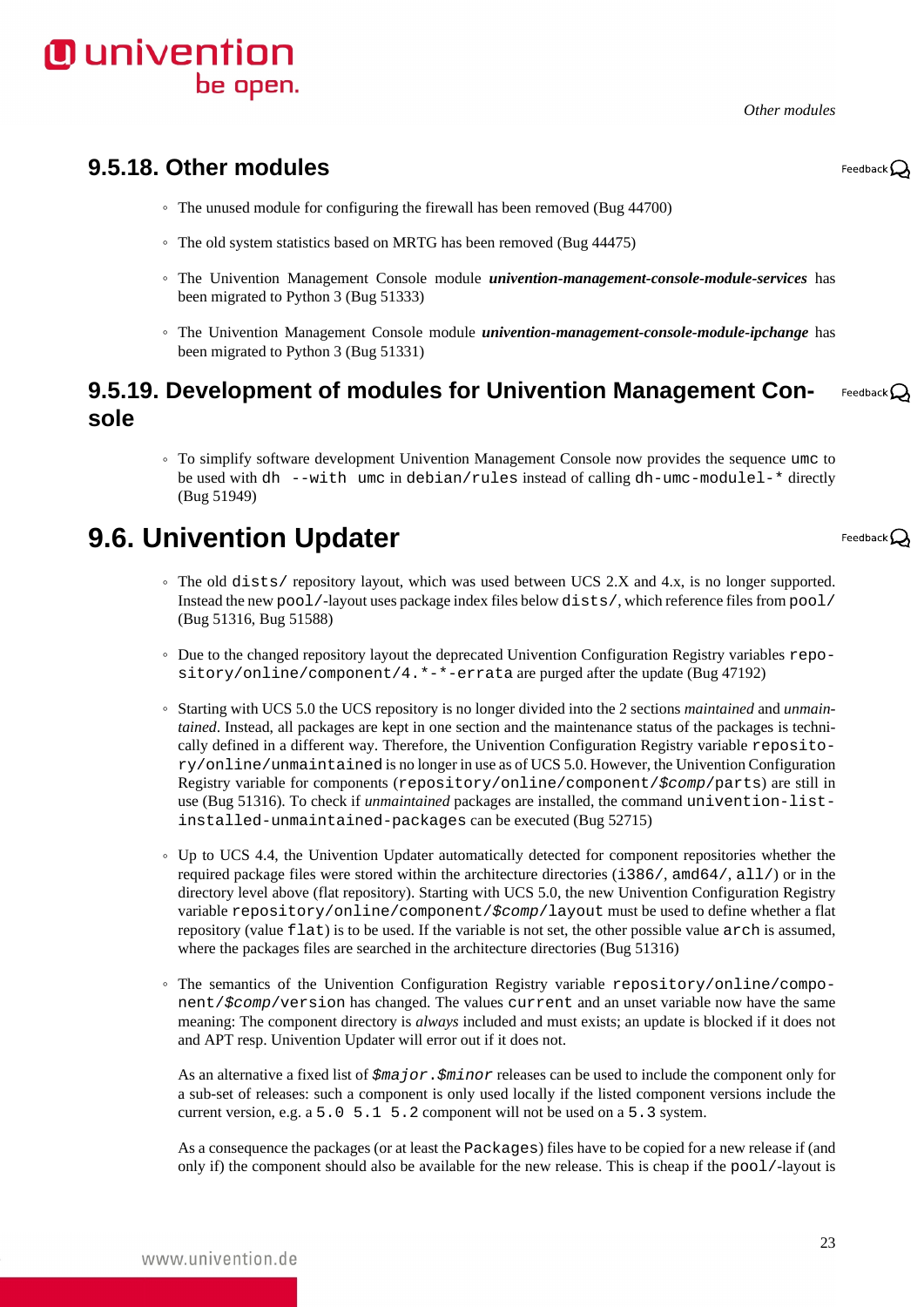Feedback $\mathbf{Q}$ 

Feedback $\mathbf{Q}$ 

Feedback $\bigcirc$ 

Feedback $\mathbf{\Omega}$ 

Feedback $\Omega$ 

used as then only the Packages file must be copied, which then references the same packages from the pool/ directory (Hint: using relative links with ../ is also okay) ([Bug 51316](https://forge.univention.org/bugzilla/show_bug.cgi?id=51316))

◦ During the update to UCS 5.0, objects from deprecated UCS versions are deleted from the LDAP directory. Information about deleted objects and the objects LDIF output can be found in the logfile /var/univention-backup/update-to-5.0-0/removed\_with\_ucs5\_timestamp.ldif ([Bug 51655\)](https://forge.univention.org/bugzilla/show_bug.cgi?id=51655)

### <span id="page-23-0"></span>**9.7. Univention base libraries**

- Documentation for the Univention Configuration Registry variables groups/default/\* and users/ default/\* has been added [\(Bug 33693](https://forge.univention.org/bugzilla/show_bug.cgi?id=33693))
- The implementations of UCS\_Version in *univention-updater* has been merged into the implementation in *univention-lib* [\(Bug 32821](https://forge.univention.org/bugzilla/show_bug.cgi?id=32821))
- The scripts in *univention-lib* are now using Python 3 ([Bug 51628,](https://forge.univention.org/bugzilla/show_bug.cgi?id=51628) [Bug 51429](https://forge.univention.org/bugzilla/show_bug.cgi?id=51429), [Bug 52155](https://forge.univention.org/bugzilla/show_bug.cgi?id=52155))
- The matching of locales in *univention.lib.i18n* has been corrected ([Bug 51633](https://forge.univention.org/bugzilla/show_bug.cgi?id=51633))
- The logging of error messages from slapdtest in *univention.lib.ldap\_extension* has been improved [\(Bug 51648](https://forge.univention.org/bugzilla/show_bug.cgi?id=51648))
- The function lookup\_adds\_dc in *univention.lib.admember* now runs dig with the option *+nocookie* to avoid *FORMERR* from Windows DCs ([Bug 51652\)](https://forge.univention.org/bugzilla/show_bug.cgi?id=51652)
- UDM extensions can now be registered in different versions for different UCS versions to prepare for the UCS 5 update ([Bug 51619,](https://forge.univention.org/bugzilla/show_bug.cgi?id=51619) [Bug 51622\)](https://forge.univention.org/bugzilla/show_bug.cgi?id=51622)
- UDM and LDAP extensions are now correctly removed or created when the UCS version changes ([Bug](https://forge.univention.org/bugzilla/show_bug.cgi?id=51531) [51531\)](https://forge.univention.org/bugzilla/show_bug.cgi?id=51531)
- The *univention.fstab* library has been merged into *univention.lib.fstab* ([Bug 27825](https://forge.univention.org/bugzilla/show_bug.cgi?id=27825))
- The *univention-python* library has been migrated to Python 3. Various modules have been removed ([Bug](https://forge.univention.org/bugzilla/show_bug.cgi?id=52063) [52063\)](https://forge.univention.org/bugzilla/show_bug.cgi?id=52063)
- ucs\_registerLDAPExtension now waits correctly for the registered Univention Directory Manager extension files to be replicated ([Bug 52942\)](https://forge.univention.org/bugzilla/show_bug.cgi?id=52942)

### <span id="page-23-1"></span>**9.8. Software monitor**

◦ A package dependency cycle has been fixed [\(Bug 42287](https://forge.univention.org/bugzilla/show_bug.cgi?id=42287))

### <span id="page-23-2"></span>**9.9. System services**

#### <span id="page-23-3"></span>**9.9.1. MariaDB**

◦ The package *univention-mysql* has been removed in favor of MariaDB [\(Bug 51979](https://forge.univention.org/bugzilla/show_bug.cgi?id=51979))

#### <span id="page-23-4"></span>**9.9.2. Docker**

◦ *docker* has been updated to version 19.03; *docker-compose* has been updated to version 1.25 [\(Bug 52838](https://forge.univention.org/bugzilla/show_bug.cgi?id=52838))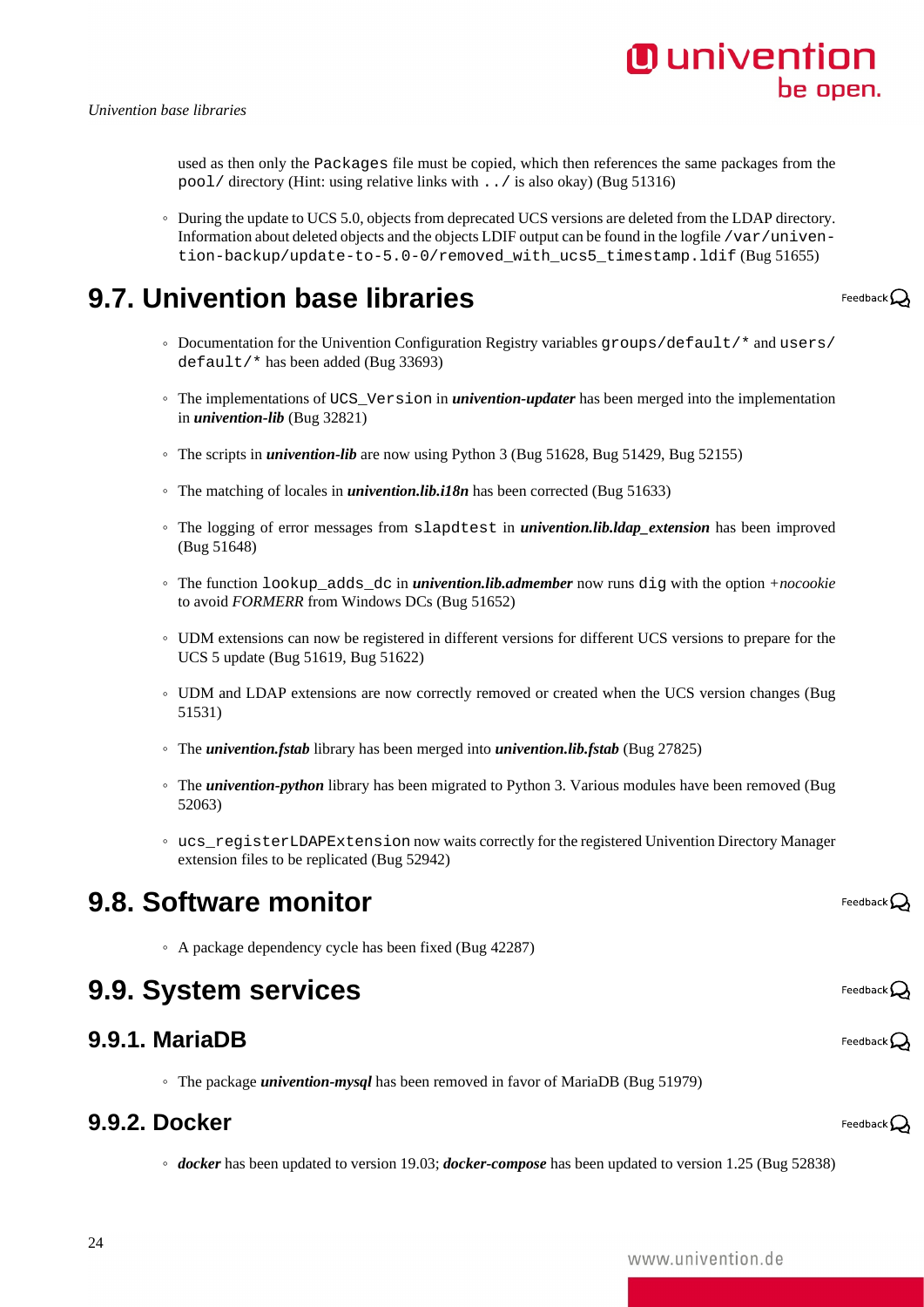### <span id="page-24-0"></span>**9.9.3. SAML**

- All scripts of *univention-saml* have been migrated to Python 3 ([Bug 51315](https://forge.univention.org/bugzilla/show_bug.cgi?id=51315))
- The package *crudesaml* was updated to version 1.9 [\(Bug 51489](https://forge.univention.org/bugzilla/show_bug.cgi?id=51489))

### <span id="page-24-1"></span>**9.9.4. Mail services**

- The fetchmail service will be disabled via the Univention Configuration Registry variable fetchmail/autostart for the time of the update to prevent restart issues during the update ([Bug](https://forge.univention.org/bugzilla/show_bug.cgi?id=52923) [52923\)](https://forge.univention.org/bugzilla/show_bug.cgi?id=52923)
- The ACL handling of user names and group names containing spaces has been fixed for shared folders [\(Bug 53111](https://forge.univention.org/bugzilla/show_bug.cgi?id=53111))
- An internal change to the listener module for shared mail folders (dovecot-shared-folder.py) has been made to prevent problems with mixed upper and lowercase domain names [\(Bug 52241](https://forge.univention.org/bugzilla/show_bug.cgi?id=52241))
- Error messages during initial installation of *univention-mail-postfix* are now prevented by reordering of the internal installation steps [\(Bug 52842](https://forge.univention.org/bugzilla/show_bug.cgi?id=52842))
- Starting with UCS 5.0 the package *univention-mail-postfix* is now mandatory installed on every UCS system. The sole installation of the virtual package *mail-transport-agent* is no longer sufficient ([Bug 52807](https://forge.univention.org/bugzilla/show_bug.cgi?id=52807))
- No longer needed Univention Configuration Registry variable mail/dovecot/auth/allowplaintext was dropped from the package *univention-mail-dovecot* because of Dovecot no longer allowing to login with plain text passwords while using TLS/SSL ([Bug 52724\)](https://forge.univention.org/bugzilla/show_bug.cgi?id=52724)
- The package *univention-fetchmail* has been migrated to Python 3 [\(Bug 52282\)](https://forge.univention.org/bugzilla/show_bug.cgi?id=52282)
- The package *univention-mail-postfix* has been migrated to Python 3 ([Bug 52255](https://forge.univention.org/bugzilla/show_bug.cgi?id=52255))
- The package *univention-mail-dovecot* has been migrated to Python 3 [\(Bug 52254](https://forge.univention.org/bugzilla/show_bug.cgi?id=52254))

### <span id="page-24-2"></span>**9.9.5. Printing services**

- The package *univention-check-printers* for checking USB printers has been removed ([Bug 52123\)](https://forge.univention.org/bugzilla/show_bug.cgi?id=52123)
- The package *univention-printclient* has been migrated to Python 3 [\(Bug 52423](https://forge.univention.org/bugzilla/show_bug.cgi?id=52423))
- Support for the printer quota system PyKota has been removed as the important is no longer maintained upstream [\(Bug 51482](https://forge.univention.org/bugzilla/show_bug.cgi?id=51482))

#### <span id="page-24-3"></span>**9.9.6. Nagios**

◦ The package *univention-nagios-server* has been removed ([Bug 52122](https://forge.univention.org/bugzilla/show_bug.cgi?id=52122))

#### <span id="page-24-4"></span>**9.9.7. RADIUS**

◦ The package *univention-radius* has been migrated to Python 3 ([Bug 52286\)](https://forge.univention.org/bugzilla/show_bug.cgi?id=52286)

### <span id="page-24-5"></span>**9.9.8. Kerberos**

◦ Heimdal is now compiled with *python3-univention-lib* [\(Bug 52249\)](https://forge.univention.org/bugzilla/show_bug.cgi?id=52249)

*SAML*

Feedback $\Omega$ 

Feedback $\Omega$ 

Feedback $\Omega$ 

Feedback $\mathbf{Q}$ 

Feedback $\Omega$ 

Feedback $\mathbf{Q}$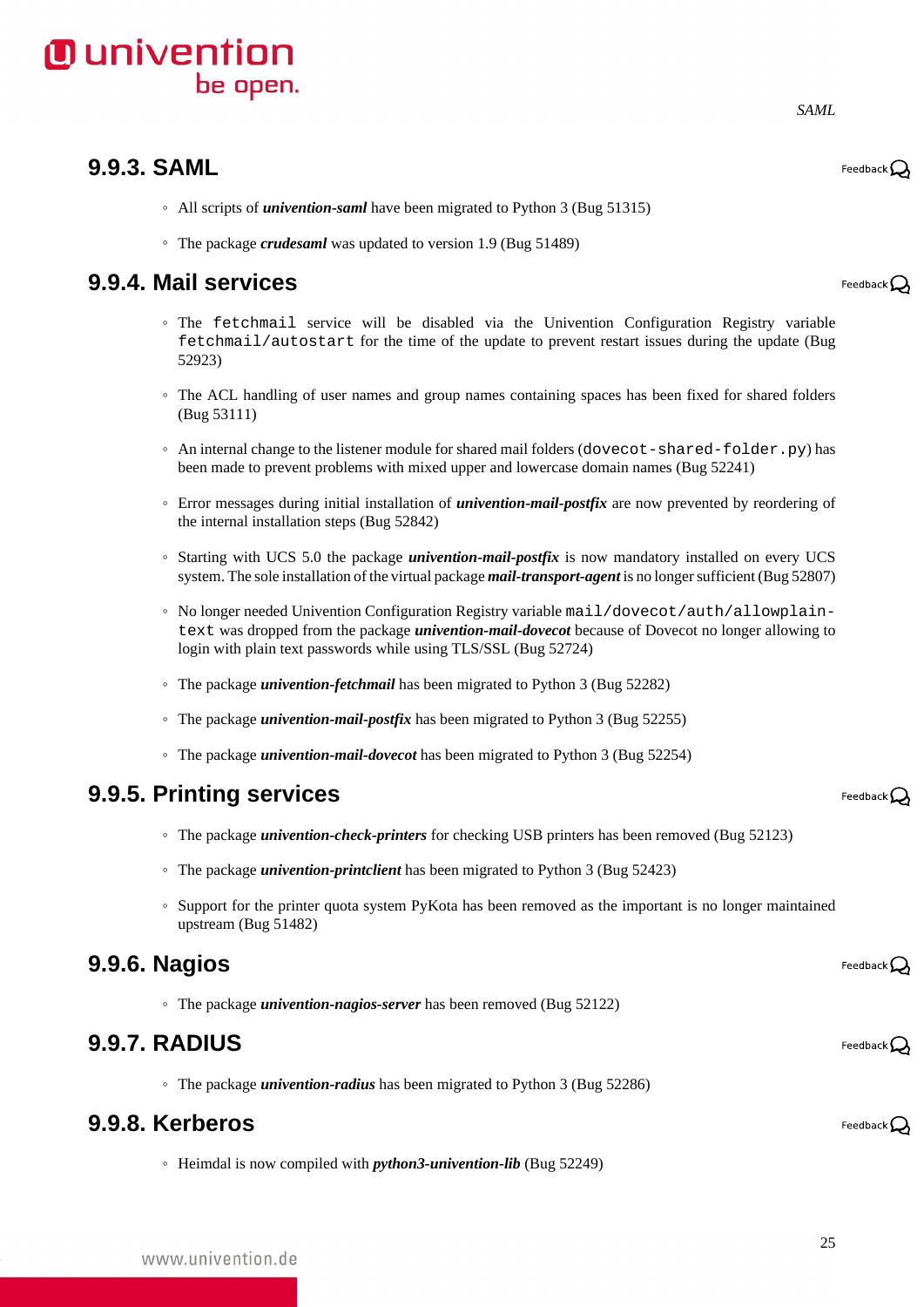ned using the standard directory /etc/skel/. Customers relying on files under /etc/univenti-

<span id="page-25-3"></span>**9.9.12. PAM / Local group cache**

◦ The packages *univention-passwd-cache* and *univention-passwd-store* have been removed [\(Bug 52056\)](https://forge.univention.org/bugzilla/show_bug.cgi?id=52056)

◦ Fix LDAP filter syntax in Univention Directory Listener module faillog.py ([Bug 28645](https://forge.univention.org/bugzilla/show_bug.cgi?id=28645))

◦ Several potential buffer overruns have been fixed in *pam-univentionmailcyrus* [\(Bug 51981](https://forge.univention.org/bugzilla/show_bug.cgi?id=51981))

◦ The package *univention-skel* has been removed. Newly created \$HOME directories can now be provisio-

◦ The package *univention-pam* has been migrated to Python 3 [\(Bug 52250](https://forge.univention.org/bugzilla/show_bug.cgi?id=52250))

on/skel/ should migrate the files to the new location [\(Bug 43211](https://forge.univention.org/bugzilla/show_bug.cgi?id=43211))

◦ The package *univention-heimdal* has been migrated to Python 3 ([Bug 52257](https://forge.univention.org/bugzilla/show_bug.cgi?id=52257))

◦ The package *univention-ssl* has been migrated to Python 3 [\(Bug 52281](https://forge.univention.org/bugzilla/show_bug.cgi?id=52281))

◦ The package *univention-celery* has been removed ([Bug 51486\)](https://forge.univention.org/bugzilla/show_bug.cgi?id=51486)

◦ The Python code has been converted to Python 3 [\(Bug 52259](https://forge.univention.org/bugzilla/show_bug.cgi?id=52259))

◦ *OpenSSL* has been updated to version 1.1.1d. This raises the minimal required TLS protocol version to

#### <span id="page-25-4"></span>**9.9.13. NFS**

◦ The package *univention-nfs* has been migrated to Python 3 [\(Bug 52269](https://forge.univention.org/bugzilla/show_bug.cgi?id=52269))

#### <span id="page-25-5"></span>**9.9.14. Bacula and Backup**

- The component package *univention-bacula* has been removed in favor of the different backup Apps available from Univention App Center ([Bug 46588\)](https://forge.univention.org/bugzilla/show_bug.cgi?id=46588)
- The package *univention-remote-backup* has been removed ([Bug 52120](https://forge.univention.org/bugzilla/show_bug.cgi?id=52120))

#### <span id="page-25-6"></span>**9.9.15. Other services**

- The packages *univention-snmp* and *univention-snmpd* have been removed [\(Bug 52121\)](https://forge.univention.org/bugzilla/show_bug.cgi?id=52121)
- The package *univention-directory-logger* has been migrated to Python 3 ([Bug 52301\)](https://forge.univention.org/bugzilla/show_bug.cgi?id=52301)
- The package *univention-server-overview* has been migrated to Python 3 ([Bug 51328](https://forge.univention.org/bugzilla/show_bug.cgi?id=51328))

### <span id="page-25-7"></span>**9.10. Virtualization**

◦ All packages related to running virtual machines on UCS have been removed ([Bug 51982\)](https://forge.univention.org/bugzilla/show_bug.cgi?id=51982)

<span id="page-25-0"></span>**9.9.9. SSL**

TLS 1.2.

<span id="page-25-1"></span>**9.9.10. Celery services**

<span id="page-25-2"></span>**9.9.11. DHCP server**

Feedback $\Omega$ 

Feedback  $\Omega$ 

Feedback $\Omega$ 

Feedback $\Omega$ 

Feedback $\Omega$ 



Feedback $\Omega$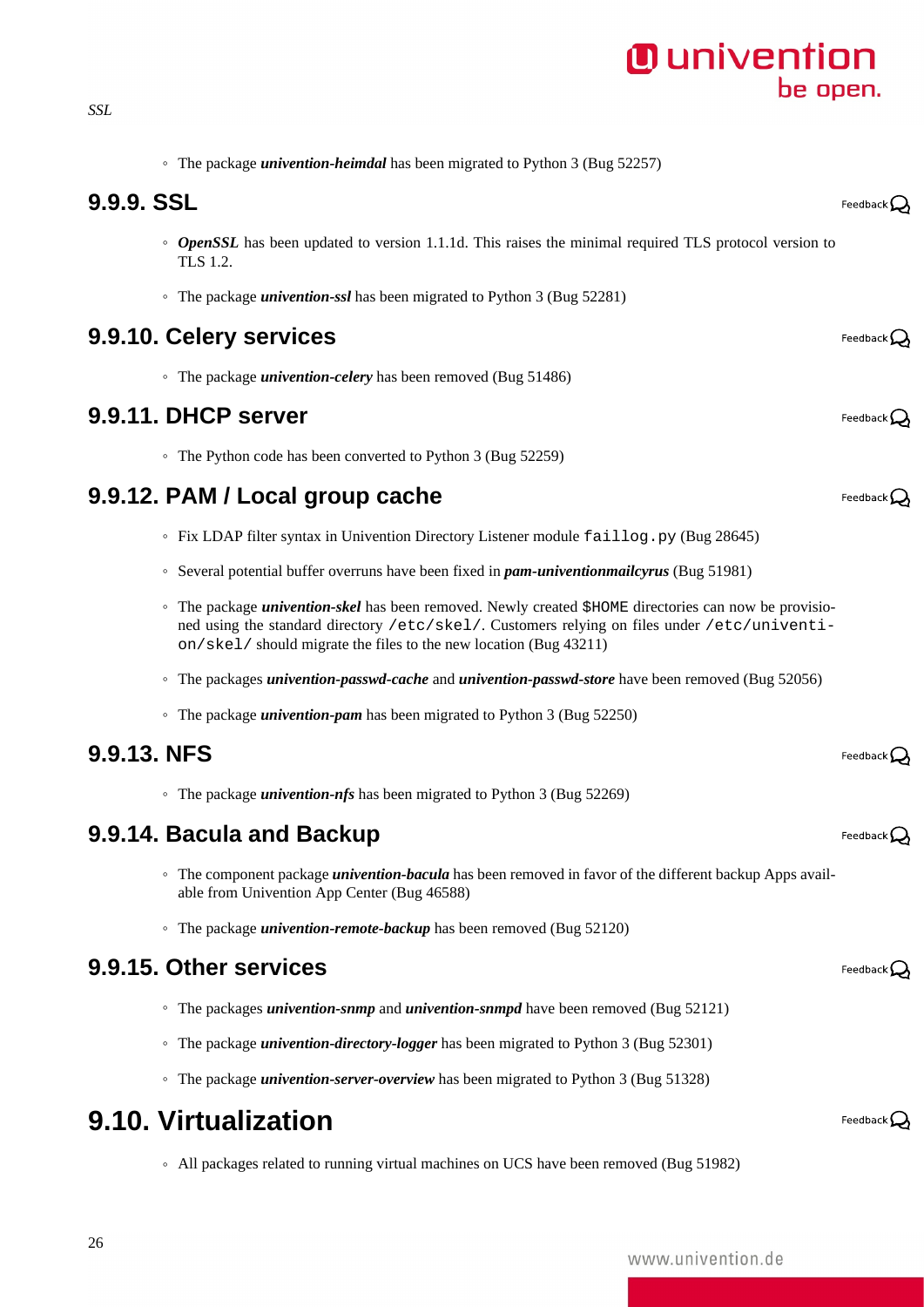◦ In case the *libvirt-daemon* is still installed, the services libvirtd.service resp. virtlogd.service are stopped and masked prior to the update to UCS 5.0. After the update, both services are set to the old state (enabled, disabled, masked) [\(Bug 52974](https://forge.univention.org/bugzilla/show_bug.cgi?id=52974))

### <span id="page-26-0"></span>**9.11. Services for Windows**

be open.

### <span id="page-26-1"></span>**9.11.1. Samba**

**O** univention

Feedback $\bigcap$ 

Feedback $\bigcirc$ 

- Samba has been updated to version 4.13.7 ([Bug 49898\)](https://forge.univention.org/bugzilla/show_bug.cgi?id=49898). It also includes the patch for the security issue CVE-2021-20254 [\(Bug 53069](https://forge.univention.org/bugzilla/show_bug.cgi?id=53069)). Some highlights, quoting upstream release notes:
	- Extensive efforts have been made to optimized Samba for use in organizations (for example) targeting 100,000 users, plus 120,000 computer objects, as well as large number of group memberships. Many of the specific efforts are detailed below, but the net results is to remove barriers to significantly larger Samba deployments compared to previous releases.
	- The LDAP server has improved memory efficiency, ensuring that large LDAP responses (for example a search for all objects) is not copied multiple times into memory.
	- Search performance on large LDB databases has been improved by reducing memory allocations made on each object.
	- Samba uses a new index format allowing Samba to efficiently select objects changed since the last replication cycle, using LDAP search filter relations  $\leq$  and  $\geq$ . This in turn improves performance during replication of large domains.
	- Please note that the default backend key value store TDB, used by Samba/AD for its sam.ldb database, is size limited. This should be considered when designing or growing a domain into larger dimensions. Since this is a limit of the backend key value store, it doesn't directly translate into a fixed limit for LDAP objects, as it depends on the number of attributes, if the attributes are indexed and other factors like these. The size limit of TDB is due to its 32-bit data model. This may impact update scenarios in particular, where Samba/AD re-keys and re-indexes the data transparently on the first startup. Since this happens in a single transaction, the storage requirement doubles temporarily. To avoid issues, UCS checks the current size of the SAM backend databases before updating and will abort with a warning if the update may run in danger to render Samba/AD into a non-functional state. Workarounds for this are conceivable, but the exact details depend on the topology of the specific UCS domain. In particular, Samba/AD offers an alternative implementation for the key value store, which is based on the same LMDB database technology that backs the high consistency and performance demands of OpenLDAP.
	- To improve performance during batch operations i.e. joins, LDB now accepts a batch\_mode option. However to prevent any index or database inconsistencies if an operation fails, the entire transaction will be aborted at commit.
	- Default AD schema for new installations changed from 2008\_R2 to 2012\_R2. 2012\_R2 *functional level* is not yet available.

Some notable changes:

○ SMB1 is disabled by default. The default for the smb.conf parameters server min protocol and server min protocol has been increased from NT1 to SMB2\_02. This means clients without support for SMB2 or SMB3 are no longer able to connect to smbd (by default). It also means client tools like smbclient and other are no longer able to connect to servers without SMB2 or SMB3 support (by default). As Microsoft no longer installs SMB1 support in recent releases or un-installs it after 30 days without usage, the Samba Team tries to get remove the SMB1 usage as much as possible. SMB1 is officially deprecated and might be removed step by step in the following years.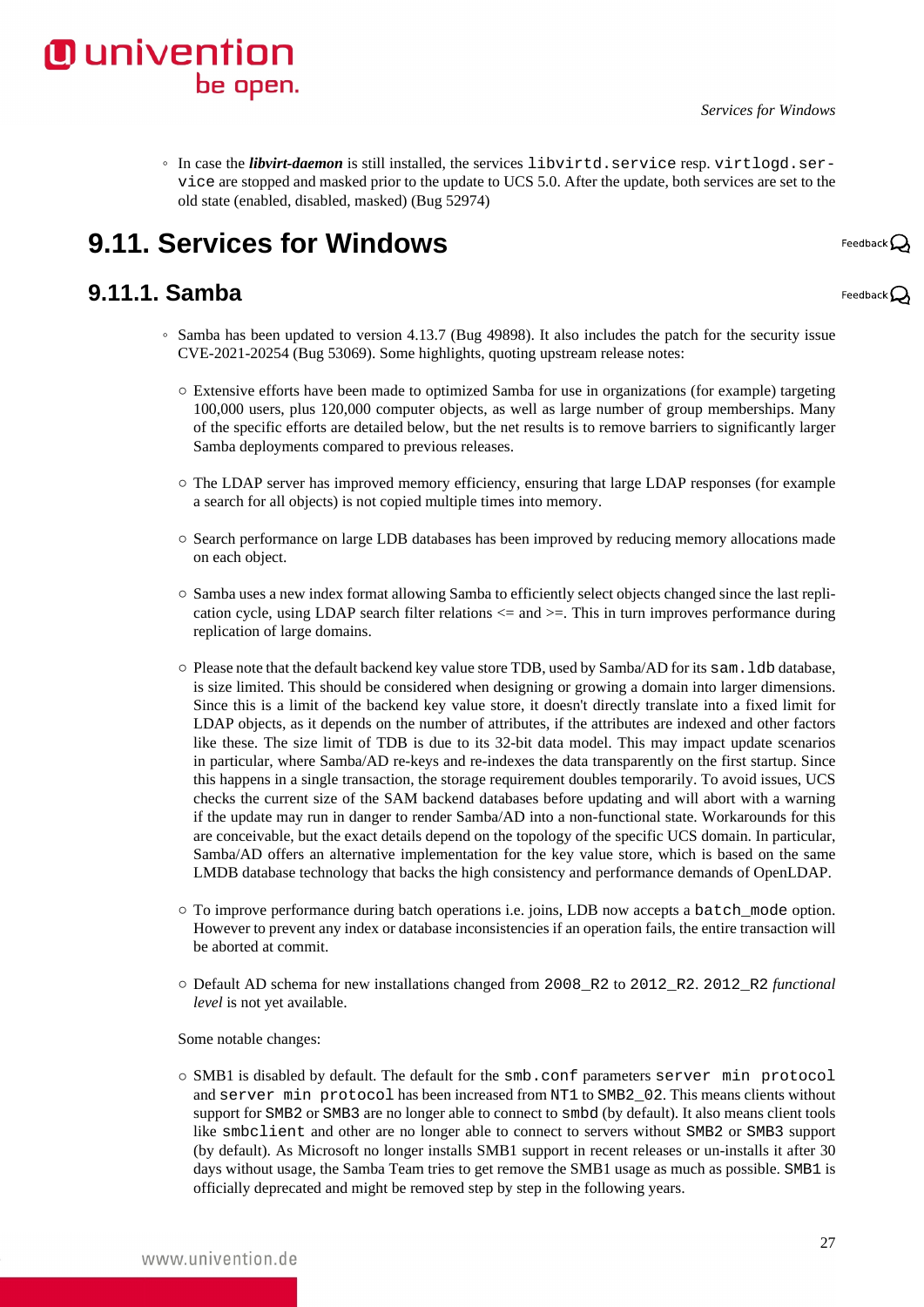*Samba*

- The default for the --model argument passed to the samba executable has changed from standard to prefork. This means a difference in the number of samba child processes that are created to handle client connections. The previous default would create a separate process for every LDAP or NETLOGON client connection. For a network with a lot of persistent client connections, this could result in significant memory overhead. Now, with the new default of prefork, the LDAP, NETLOGON, and KDC services will create a fixed number of worker processes at startup and share the client connections amongst these workers. The number of worker processes can be configured by the prefork children setting in the smb.conf (the default is 4). Currently this is not yet configurable via Univention Configuration Registry variable, but can be adjusted via /etc/samba/local.conf. If this becomes a popular request, adding the configuration option via Univention Configuration Registry variable may be useful in the future.
- Samba 4.11 has changed how the AD database is stored on disk. Samba/AD users should not really be affected by this change when upgrading from 4.10. The database will automatically get rewritten in the new 4.11 format when you first start the upgraded samba executable. However, when downgrading from 4.11 you will need to manually downgrade the AD database yourself. When either upgrading or downgrading, users should also avoid making any database modifications between installing the new Samba packages and starting the samba executable.
- Since the Samba 4.12 release, support for DES encryption types has been removed, and setting DES\_ON-LY flag for an account will cause Kerberos authentication to fail for that account (see [RFC 6649](http://tools.ietf.org/html/rfc6649)). DES keys no longer saved in the AD DB. When a new password is set for an account, Samba DCs will store random keys in DB instead of DES keys derived from the password.
- The smb.conf parameter encrypt passwords is deprecated (Default: yes). The Univention Configuration Registry variable samba/encrypt\_passwords has been obsoleted by this.
- The default for the smb.conf parameter mangled names has changed from yes to illegal.
- The smb.conf parameter blocking locks is deprecated and the samba-shares.py listener module doesn't write it into share configurations any longer.

For more information see also:

- [Samba 4.11 Features added/changed](https://wiki.samba.org/index.php/Samba_4.11_Features_added/changed#NEW_FEATURES.2FCHANGES)
- [Samba 4.12 Features added/changed](https://wiki.samba.org/index.php/Samba_4.12_Features_added/changed#NEW_FEATURES.2FCHANGES)
- [Samba 4.13 Features added/changed](https://wiki.samba.org/index.php/Samba_4.13_Features_added/changed#NEW_FEATURES.2FCHANGES)

#### **Warnung**

Please avoid to set server schannel = no and server schannel = auto on all Samba domain controllers due to the well-known *ZeroLogon* issue. For details see [CVE-2020-1472.](https://wiki.samba.org/index.php/CVE-2020-1472)

#### **Warnung**

Please consult UCS documentation sources before attempting to change settings from the UCS defaults, which are not (yet) accessible via Univention Configuration Registry variables. Only settings described in the UCS manual are officially supported.

◦ Samba/AD now evaluates Active Directory ACLs for LDAP searches by default. Technically this was done by changing the default for the Univention Configuration Registry variable samba/acl\_search to *yes* [\(Bug 51522](https://forge.univention.org/bugzilla/show_bug.cgi?id=51522))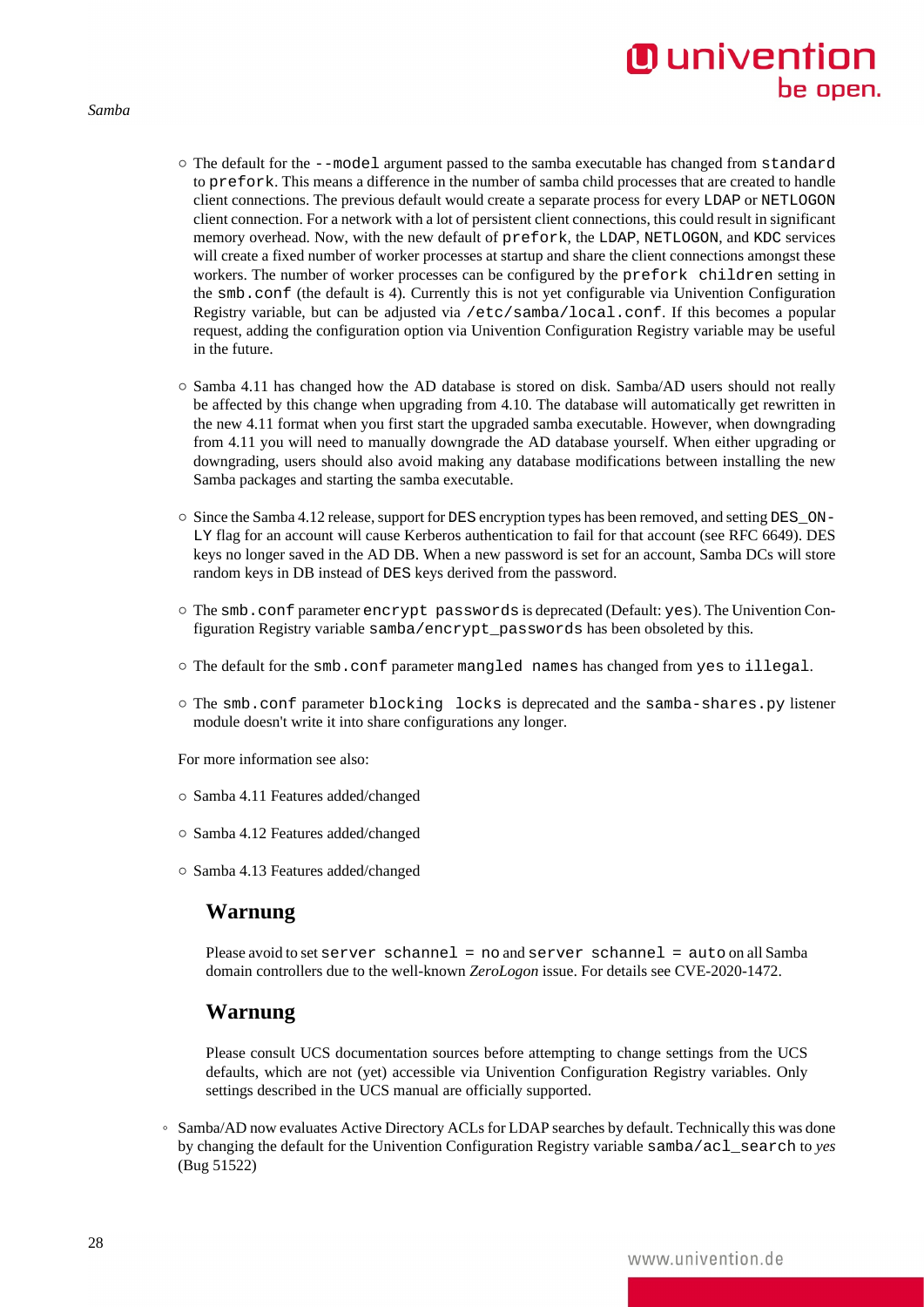#### *Univention AD Takeover*

- The package *cifs-utils* is now installed by default [\(Bug 39259\)](https://forge.univention.org/bugzilla/show_bug.cgi?id=39259)
- The scripts in *univention-samba* and *univention-samba4* are now running with Python 3 [\(Bug 52045\)](https://forge.univention.org/bugzilla/show_bug.cgi?id=52045)
- *univention-samba* has been adjusted to properly restart samba during package updates in case smbd was running ([Bug 47367\)](https://forge.univention.org/bugzilla/show_bug.cgi?id=47367)
- The package *univention-samba-slave-pdc* has been removed ([Bug 52943\)](https://forge.univention.org/bugzilla/show_bug.cgi?id=52943)
- The package *univention-samba4wins* has been removed ([Bug 51497](https://forge.univention.org/bugzilla/show_bug.cgi?id=51497))
- The package *univention-samba4* now installs /usr/share/univention-samba4/scripts/ migrate legacy dns zones.sh ([Bug 53093\)](https://forge.univention.org/bugzilla/show_bug.cgi?id=53093)

#### <span id="page-28-0"></span>**9.11.2. Univention AD Takeover**

be open.

**O** univention

◦ AD-Takeover now runs with Python 3 [\(Bug 51324](https://forge.univention.org/bugzilla/show_bug.cgi?id=51324))

#### <span id="page-28-1"></span>**9.11.3. Univention S4 Connector**

- The univention-s4-connector is now running with Python 3 [\(Bug 52043\)](https://forge.univention.org/bugzilla/show_bug.cgi?id=52043)
- The listener module s4-connector has been adjusted to avoid repeated restarts of the univention-s4 connector in quick succession during module initialization [\(Bug 52681\)](https://forge.univention.org/bugzilla/show_bug.cgi?id=52681)
- The name of the Univention Configuration Registry variable connector/s4/mapping/sid/ sid\_to\_ucs has been fixed in the registration to match the name connector/s4/mapping/sid\_to\_ucs which is actually set and used [\(Bug 53023](https://forge.univention.org/bugzilla/show_bug.cgi?id=53023))

#### <span id="page-28-2"></span>**9.11.4. Univention Active Directory Connection**

- The univention-ad-connector is now running with Python 3 [\(Bug 52044\)](https://forge.univention.org/bugzilla/show_bug.cgi?id=52044). The logfile /var/ log/univention/connector.log has been renamed to /var/log/univention/connector-ad.log. The script univention-connector-list-rejected has been renamed to univention-adconnector-list-rejected. The mapping has been migrated from a Univention Configuration Registry template into a Python file (/etc/univention/connector/ad/mapping.py).
- The obsolete dependency on pysqlite2 has been removed ([Bug 51484](https://forge.univention.org/bugzilla/show_bug.cgi?id=51484))
- The Univention Management Console module now runs with Python 3 [\(Bug 51336](https://forge.univention.org/bugzilla/show_bug.cgi?id=51336))
- The admember code now runs with Python 2 as well as with Python 3 [\(Bug 51324](https://forge.univention.org/bugzilla/show_bug.cgi?id=51324))

### <span id="page-28-3"></span>**9.12. Other changes**

- All links to forum.univention.de have been updated to point to <https://help.univention.com/> now [\(Bug 43926](https://forge.univention.org/bugzilla/show_bug.cgi?id=43926))
- The package *univention-java* has been removed ([Bug 51983\)](https://forge.univention.org/bugzilla/show_bug.cgi?id=51983)
- The desktop package *univention-kde* has been removed [\(Bug 51977\)](https://forge.univention.org/bugzilla/show_bug.cgi?id=51977)
- The package *univention-ftp* has been removed [\(Bug 51980\)](https://forge.univention.org/bugzilla/show_bug.cgi?id=51980)
- *univention-debhelper* now propagates failures and aborts if calling programs fail [\(Bug 50100](https://forge.univention.org/bugzilla/show_bug.cgi?id=50100))
- The package *dansguardian* has been removed ([Bug 51483\)](https://forge.univention.org/bugzilla/show_bug.cgi?id=51483)

Feedback $\mathbf{Q}$ 

Feedback $\Omega$ 

Feedback $\Omega$ 

Feedback $\bigcirc$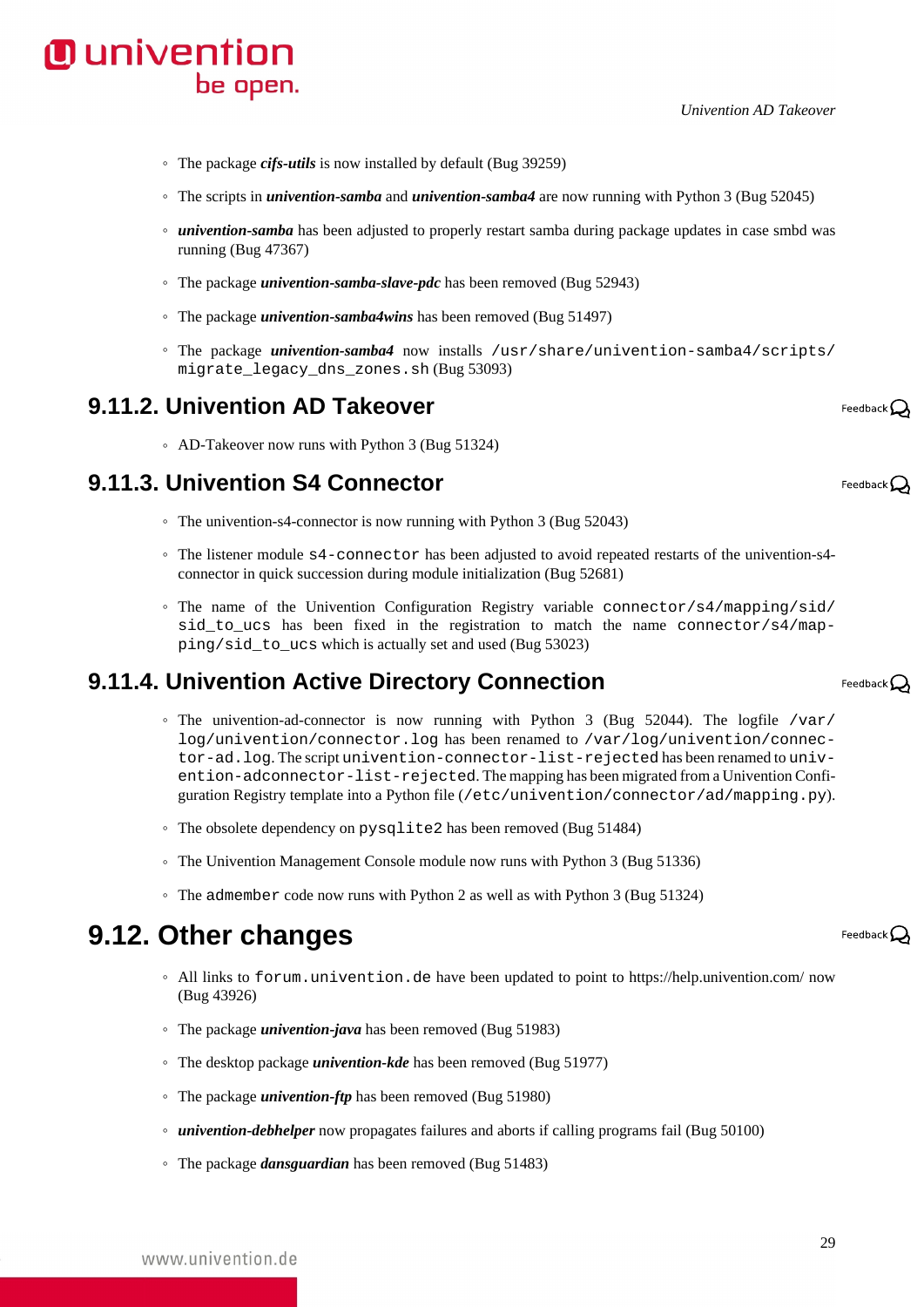- The package *univention-debootstrap* has been removed([Bug 52124\)](https://forge.univention.org/bugzilla/show_bug.cgi?id=52124)
- The package *univention-ucs-translation-template* has been renamed to *univention-l10n*. To simplify software development it now provides the sequence univention-l10n to be used with dh --with univention-l10n in debian/rules instead of calling univention-l10n-\* directly [\(Bug 51656](https://forge.univention.org/bugzilla/show_bug.cgi?id=51656))
- All deprecated univention.debug.function() calls have been removed from the code ([Bug](https://forge.univention.org/bugzilla/show_bug.cgi?id=51200) [51200\)](https://forge.univention.org/bugzilla/show_bug.cgi?id=51200)